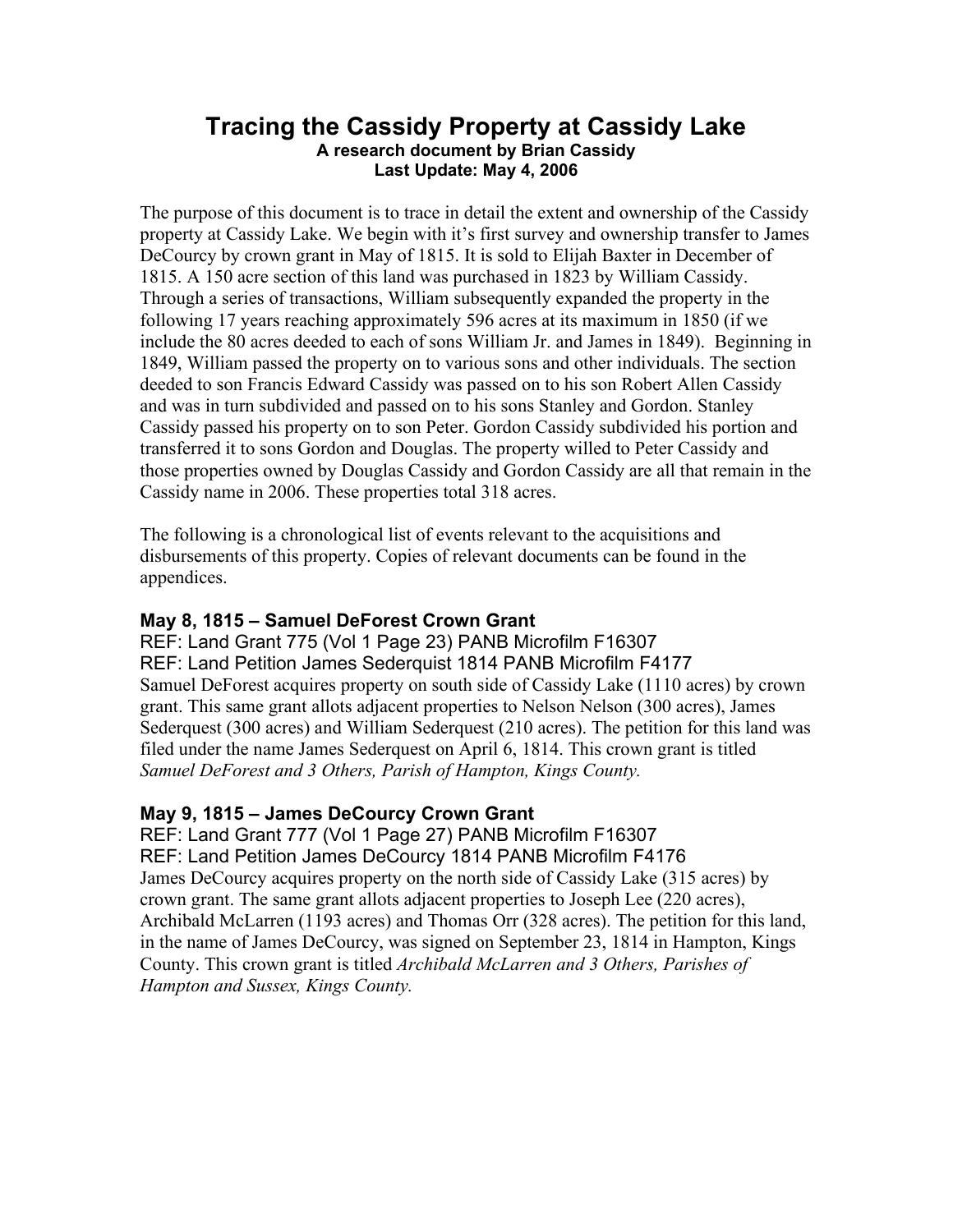#### **December 23, 1815 – DeCourcy Property transferred to Elijah Baxter**

REF: Kings County Land Records -- Grantor James DeCourcey and Grantee Elijah Baxter – Book M1 Page 213 PANB Microfilm F6228 Only a few months after acquiring property on the north side of the lake, James DeCourcy sold it to Elijah Baxter. The deed gives a property size of *300 acres more or less*. The actual size is likely closer to 315 acres as shown in the 1815 crown grant.

#### **July 6, 1819 – George Baxter Crown Grant**

REF: Land Grant 1118 (Vol 4 Page 189) PANB Microfilm F16309 In 1819, George Baxter acquired a 350 acre lot immediately to the west of the original DeCourcy property. This property is significant because two sections of it were acquired by William Cassidy; one on 1824 (75 acres) and another in 1850 (138 acres).

#### **January 3, 1823 – William Cassidy purchases a portion of the DeCourcy property from Elijah Baxter**

REF: Sales contract between William Cassidy and Elijah Baxter This is a purchase agreement for a portion of land (150 acres) owned by Elijah Baxter. While it is likely that this land lies completely or primarily within the DeCourcy grant, its precise location, stated as *40 Rods on Elijah Baxter and 30 Rods on Land granted to George Baxter from thence to extend back to complete the amount of 150 Acres*, is uncertain. Since there is no reference to the lake in this agreement, it is likely that it is not fronted on the lake but rather located somewhat north of the lake. Furthermore, there appears to be no registered deed corresponding to this land transaction. No record of such a deed could be located in the Kings County land records as recorded on microfilm at the New Brunswick Provincial Archives. The index to deeds for the years 1785 to 1880 is located on PANB microfilm F6220. The original copy of this agreement is currently in the possession of Brian Cassidy. It is currently unknown if copies of this agreement exist elsewhere or if it was ever registered with provincial authorities or if a corresponding property deed was ever created. It does appear that the property referenced in this document is included in the deeds of 1824 and/or 1850.

#### **June 9, 1824 – William Cassidy purchases 75 acres from Elijah Baxter and 75 acres from George Baxter**

REF: Kings County Land Records -- Grantor Elijah Baxter and Grantee William Cassidy – Book Q1 Page 451 PANB Microfilm F6229

REF: Kings County Land Records -- Grantor George Baxter and Grantee William Cassidy – Book Q1 Page 453 PANB Microfilm F6229

These were two independent transactions conducted on the same day. Both properties were identical in size (75 acres) and the sum of money transferred the same (29 pounds). The Elijah Baxter property was taken from the southwest corner of the original 315 acre DeCourcy grant. The George Baxter property was taken from the southeast corner of that 350 acre property which he had acquired by crown grant in 1819. Each section consisted of 15 chains of lakefront property and was 50 chains deep.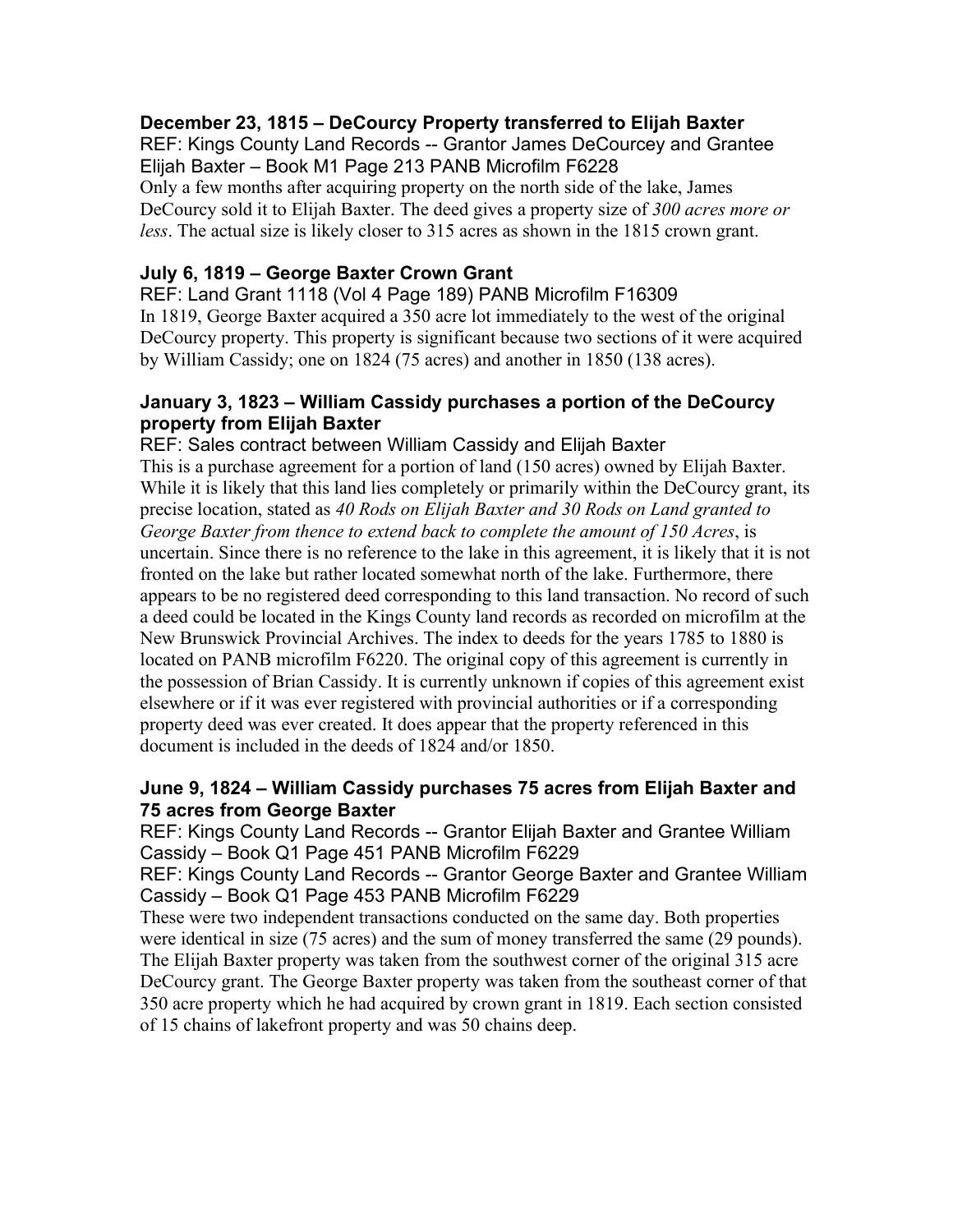#### **September 3, 1830 – William Cassidy purchases 75 acres from Elijah Baxter** REF: Kings County Land Records -- Grantor Elijah Baxter and Grantee William Cassidy – Book C2 Page 291 PANB Microfilm F6232

This deed is for 75 acres located, as best we can currently determine, in the northwest section of the original DeCourcy property. It is interesting to note that this deed was not registered until February 27, 1841, the same date on which the next deed (dated January 6, 1841) between Eiljah Baxter and William Cassidy was registered. According to crown grant survey maps, the true size of this lot was approximately 99 acres.

#### **January 6, 1841 – William Cassidy purchases 150 acres from Elijah Baxter** REF: Kings County Land Records -- Grantor Elijah Baxter and Grantee William Cassidy – Book C2 Page 292 PANB Microfilm F6232

This transaction is for 150 acres located on the eastern side of the original DeCourcy property. With this deed, the Cassidy property had expanded to include all the land in the original DeCourcy property (315 acres) plus 75 acres of adjacent property to the west. According to crown grant survey maps, the true size of this lot was approximately 174 acres.

#### **July 18, 1849 – William Cassidy transfers 80 acres to each of sons William Cassidy Jr. and James A. Cassidy**

#### **June 1, 1850 – William Cassidy purchases 138 acres from Robert Nesbitt** REF: Kings County Land Records -- Grantor Robert Nesbitt and Grantee William Cassidy – Book I2 Page 628 PANB Microfilm F6236

This deed is for a strip of land on the western side of William's property. This was land originally acquired in a crown grant of 350 acres by George Baxter in 1819, and 75 acres of which William purchased in 1824. The remaining 275 acres was purchased by Robert Nesbitt from Ralph Jarvis of Saint John in March of 1850. It has not been researched how this 275 acres was transferred from George Baxter to Ralph Jarvis. William purchased 138 acres from Robert Nesbitt which was one half of the property which Nesbitt had purchased from Jarvis. This deed is the first document in which the lake has a name and is referred to as Sidiques Lake. This purchase brought the total size of William's property to its largest extent of approximately 596 acres.

### **March 30, 1852 – William Cassidy sells 3 lots totaling 105 acres**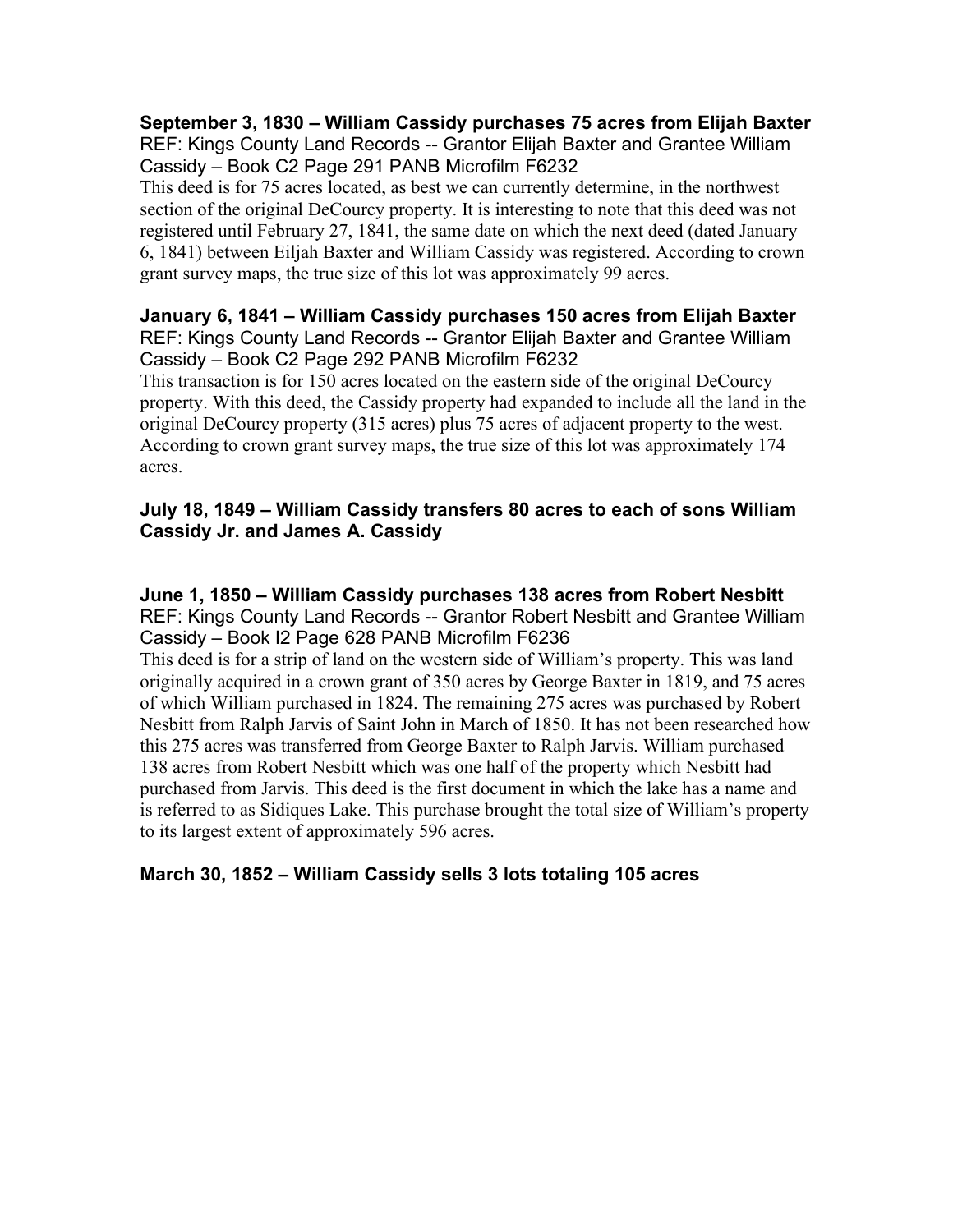#### **July 1, 1867 – Confederation of Canada (New Brunswick, Nova Scotia, Quebec and Ontario become Canadian provinces)**

#### **September 24, 1868 – William Cassidy transfers 250 acres to son Francis Edward Cassidy**

REF: Kings County Land Records -- Grantor William Cassidy and Grantee Francis Edward Cassidy – Book H3 Page 19 PANB Microfilm F6251 This deed transfers ownership a section of William's property to Francis Edward Cassidy totaling 250 acres. In this agreement, the lake is named DeForest Lake.

### **February 24, 1872 – William Cassidy sells 80 acres to William Kirkpatrick**

**September 16, 1875 – Francis Edward Cassidy acquires 80 acres by way of mortgage from William Kirkpatrick**

#### **1883 – Cassidy Lake Church constructed**

#### **March 26, 1886 – William Cassidy dies (born 1797)**

#### **June 3, 1890 – Francis Edward transfers church property to the Methodist Church**

REF: Church property transfer agreement

The property described in this agreement is transferred to the Methodist church on June 3, 1890. Included in this agreement are the cemetery and an access road between the church and the cemetery. A copy of this agreement is in the possession of Brian Cassidy. This property is New Brunswick land PID 152413.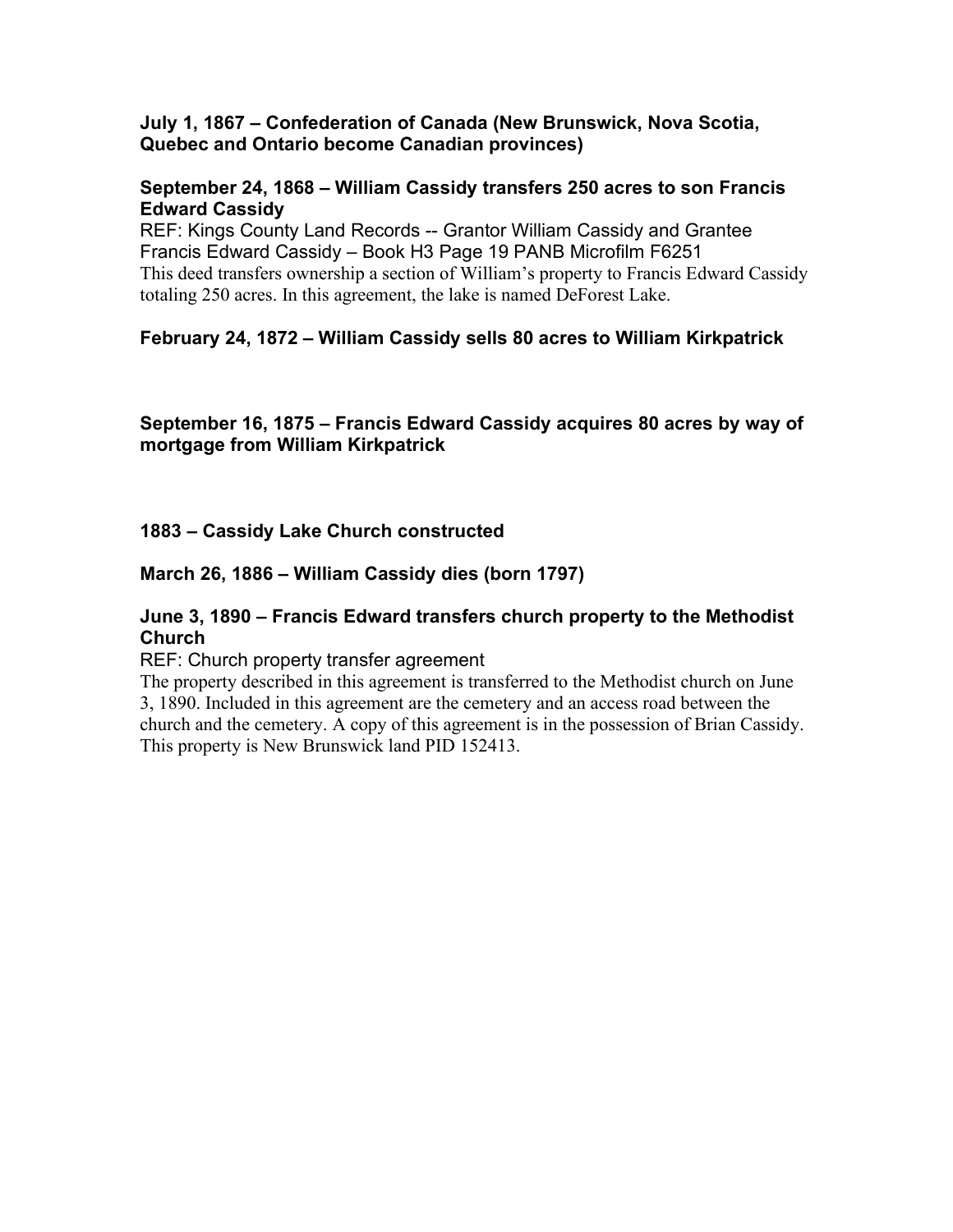#### **c1920 – Francis Edward transfers property to son Robert Allen Cassidy**

#### **October 25, 1927 – Francis Edward Cassidy dies (born 1834)**

#### **1951 – Stanley Cassidy acquires two small lots on west side of Cassidy Lake**

These are New Brunswick land PIDs 146274 and 30095129.

#### **1952 – Robert Allen transfers part of property to son Leslie Gordon Cassidy** This area was 125 acres or approximately 40% of the total Cassidy property.

#### **1954 – Leslie Gordon Cassidy transfers part of his property to son Gordon Cassidy**

This is New Brunswick land PID 00100016 (10 acres).

#### **1954 – Leslie Gordon Cassidy transfers part of his property to son Douglas Cassidy**

This is New Brunswick land PID 00100008 (115 acres)

#### **1954 – Robert Allen transfers property to son Stanley Bernard Cassidy**

This is New Brunswick land PID 200766 (193 acres) and is essentially the same as the original property purchased by William Cassidy from Elijah Baxter January 3, 1823.

### **May 8, 1965 – Robert Allen Cassidy dies (born 1879)**

### **May 6, 1993 – Stanley Bernard Cassidy dies (born 1912)**

The will of Stanley Cassidy leaves his portion of the Cassidy Lake property to son Peter Cassidy. This is New Brunswick PID 200766 (193 acres).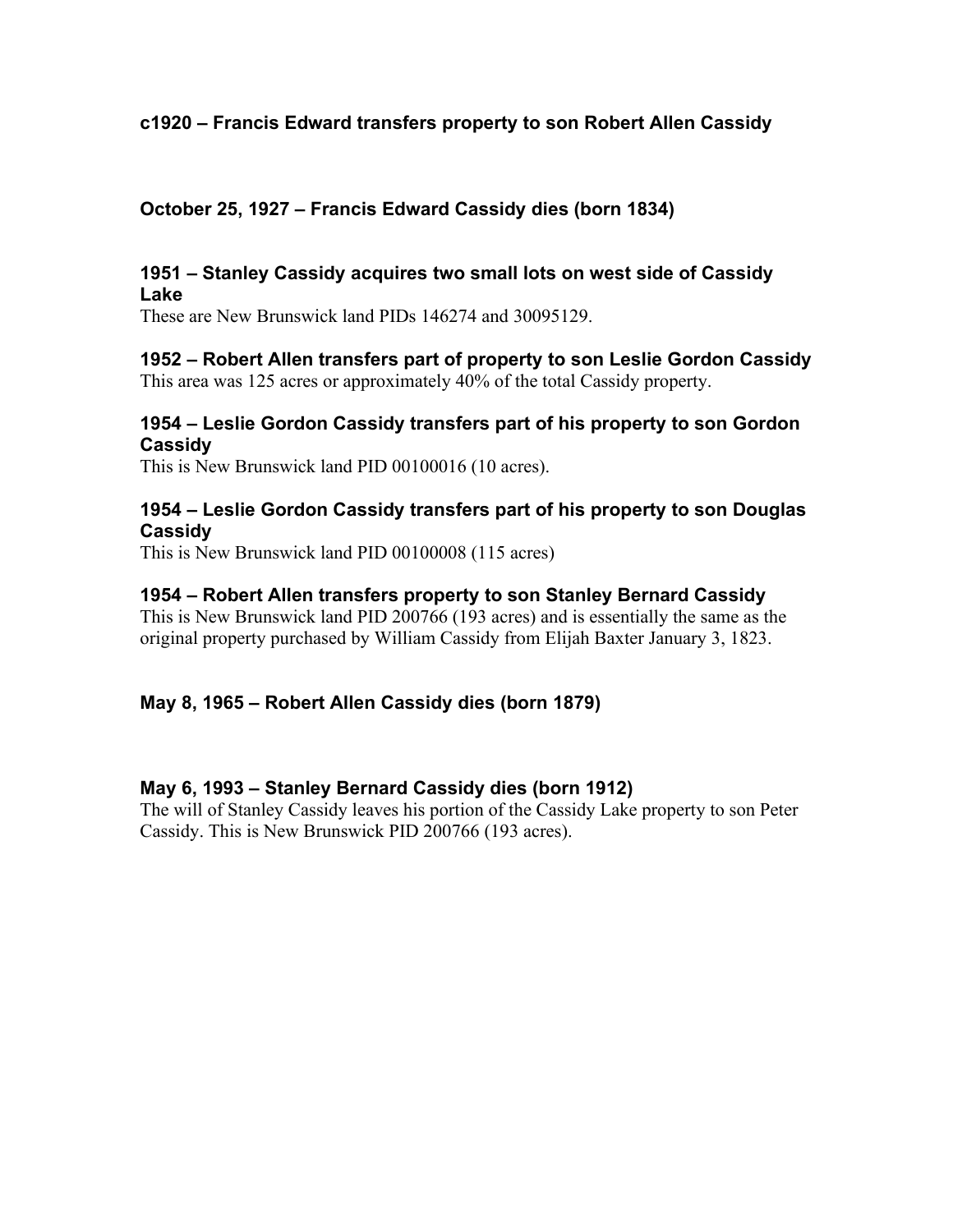## **CASSIDY LAKE PROPERTY IDS**

The following table describes, as of 2006, the New Brunswick land property IDs that are derived from William Cassidy's original property. Also included but not part of the William Cassidy property are two small lots acquired on the west side of Cassidy Lake by Stanley Cassidy in 1951 (PIDs 146274 and 30095129). PID 200766 is essentially the same property originally purchased by William Cassidy from Elijah Baxter January 3, 1823.

| <b>PID</b> | <b>AREA</b>   | <b>2006 OWNER</b>        | <b>INFO DOCUMENTS</b> |        |                |      |             |
|------------|---------------|--------------------------|-----------------------|--------|----------------|------|-------------|
|            |               |                          | Year                  | No.    | <b>Book</b>    | Page | <b>Type</b> |
| 200766     | 78 hectares   | <b>Estate of Stanley</b> | 1954                  | 112570 | 72             | 575  | 101         |
|            | 193 acres     | Cassidy*                 | 1962                  | 126201 | 102            | 97   | 101         |
|            |               |                          | 1993                  | 298315 | 1062           | 387  | 110         |
|            |               |                          |                       |        |                |      |             |
| 00100008   | 46.4 hectares | Douglas Gary             | 1952                  | 109801 | 67             | 3    | 101         |
|            | 115 acres     | Cassidy                  | 1984                  | 221746 | 502            | 369  | 101         |
|            |               |                          | 1995                  | 311483 | 1182           | 477  | 101         |
| 00100016   | 4.07 hectares | Robert Gordon            | 1954                  | 112570 | 72             | 575  | 101         |
|            | 10 acres      | <b>Ramsey Cassidy</b>    | 1962                  | 126513 | 102            | 528  | 101         |
|            |               |                          | 1985                  | 228793 | 537            | 447  | 114         |
|            |               |                          | 1985                  | 233353 | 561            | 751  | 101         |
|            |               |                          | 1995                  | 311484 | 1182           | 483  | 101         |
| 152413     | 589 sq meters | United Church of         | 1890                  | 43651  | V <sub>4</sub> | 329  | 101         |
|            |               | Canada                   |                       |        |                |      |             |
| 146274     | $1539$ sq     | <b>Estate of Stanley</b> | 1951                  | 108671 | 64             | 452  | 101         |
|            | meters        | Cassidy*                 | 1993                  | 298315 | 1062           | 387  | 110         |
|            |               |                          | 1996                  | 321703 | 1279           | 567  | 115         |
|            |               |                          |                       |        |                |      |             |
| 30095129   | $1030$ sq     | <b>Estate of Stanley</b> | 1951                  | 108535 | 64             | 264  | 101         |
|            | meters        | Cassidy*                 | 1956                  | 115921 | 79             | 479  | 101         |
|            |               |                          | 1996                  | 321703 | 1279           | 567  | 115         |
|            |               |                          |                       |        |                |      |             |

\*willed to son Peter Cassidy by Stanley Cassidy (this will unsettled as of 2006)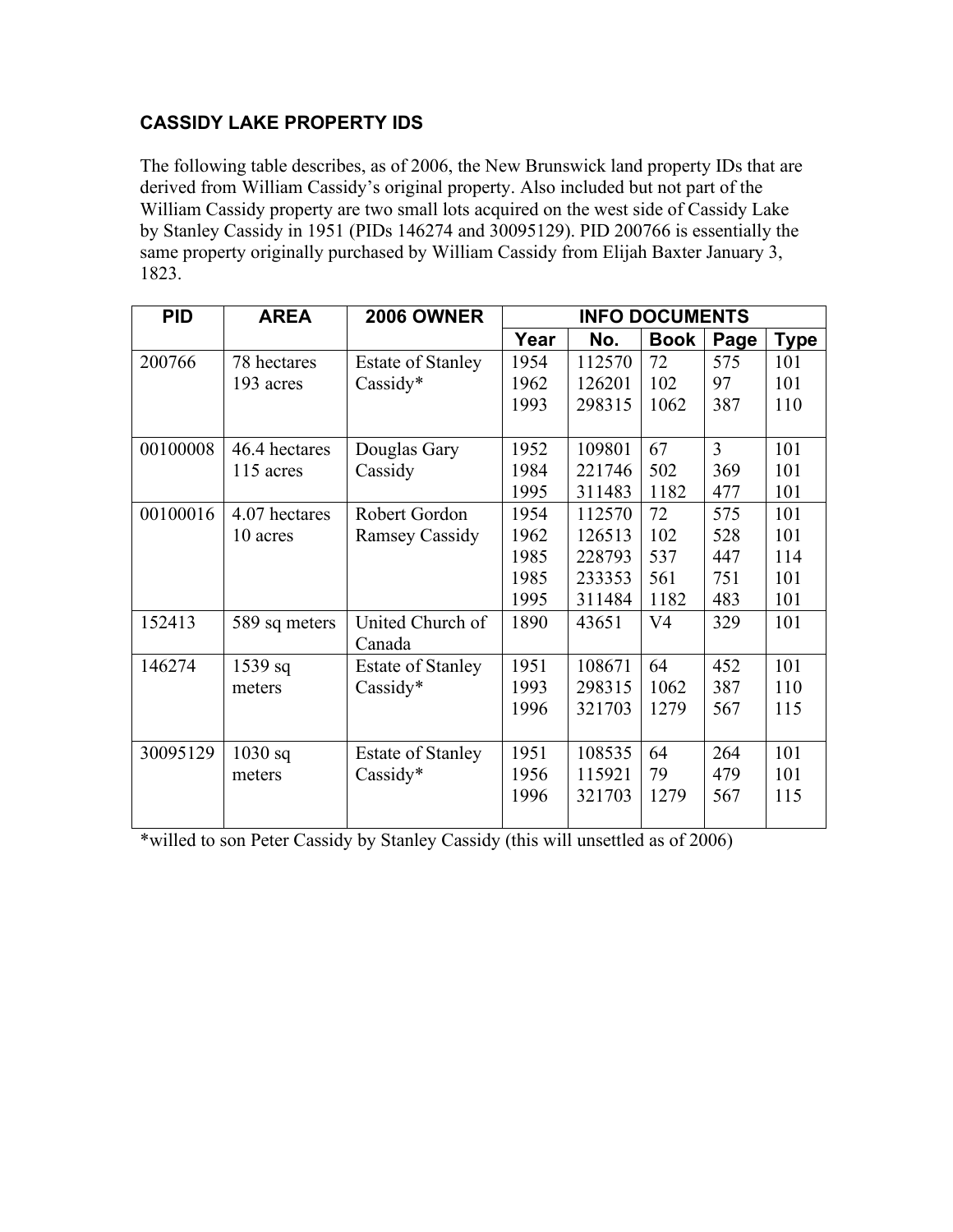## **CASSIDY LAKE PROPERTY TRANSACTIONS BY WILLIAM CASSIDY**

The following table describes the various transactions which William Cassidy used to acquire and dispose of property on the north side of Cassidy Lake. The first transaction was a purchase agreement with Elijah Baxter on January 3, 1823 which agreement was of questionable value because there was no corresponding registered Kings County deed. The section deeded to son Francis Edward Cassidy in 1868 plus the section deeded to William Kirkpatrick in 1872 is the property which remains in the Cassidy name in 2006.

| <b>DATE</b>  | <b>GRANTOR</b>  | <b>GRANTEE</b>          | <b>TYPE</b> | <b>SIZE[1]</b><br>(acres) | <b>TRUE</b><br><b>SIZE[2]</b> | <b>TOTAL</b><br><b>SIZE[2]</b> | <b>FEE</b><br><b>PAID</b> |
|--------------|-----------------|-------------------------|-------------|---------------------------|-------------------------------|--------------------------------|---------------------------|
|              |                 |                         |             |                           | (acres)                       | (acres)                        |                           |
| Jan 3, 1823  | Elijah Baxter   | William Cassidy         | Purchase    | 150                       | 150                           | 0[3]                           | £40                       |
| Jun 9, 1824  | Elijah Baxter   | William Cassidy         | Deed        | 75                        | 75                            | 75                             | £29                       |
| Jun 9, 1824  | George Baxter   | William Cassidy         | Deed        | 75                        | 75                            | 150                            | £29                       |
| Sep 3, 1830  | Elijah Baxter   | William Cassidy         | Deed        | 75                        | 99                            | 249                            | £20                       |
| Jan 6, 1841  | Elijah Baxter   | William Cassidy         | Deed        | 150                       | 174                           | 423                            | £90                       |
| Jul 18, 1849 | William Cassidy | William Cassidy Jr.     | Deed        | 80                        | 80                            | 343                            | £40                       |
| Jul 18, 1849 | William Cassidy | James A Cassidy         | Deed        | 80                        | 80                            | 263                            | £40                       |
| Jun 1, 1850  | Robert Nesbitt  | William Cassidy         | Deed        | 138                       | 172                           | 435                            | £35                       |
| Mar 30, 1852 | William Cassidy | William Kirkpatrick Sr. | Deed        | $62\frac{1}{2}$           | $62\frac{1}{2}$               | $372\frac{1}{2}$               | £20                       |
| Mar 30, 1852 | William Cassidy | William Kirkpatrick Jr. | Deed        | $32\frac{1}{2}$           | $32\frac{1}{2}$               | 340                            | £20                       |
| Mar 30, 1852 | William Cassidy | Henry Cripps            | Deed        | 10                        | 10                            | 330                            | £5[4]                     |
| Sep 24, 1868 | William Cassidy | Francis Edward Cassidy  | Deed        | 250                       | 250                           | 80                             | \$2000                    |
| Feb 24, 1872 | William Cassidy | William Kirkpatrick     | Deed        | 80                        | 80                            | $\theta$                       | \$240                     |

[1] Property size recorded on document

[2] Probable true size according to crown grant survey maps

[3] No corresponding deed registered (property included in later deeds)

[4] There were also several shillings in addition to the 5 pounds but the deed text is unreadable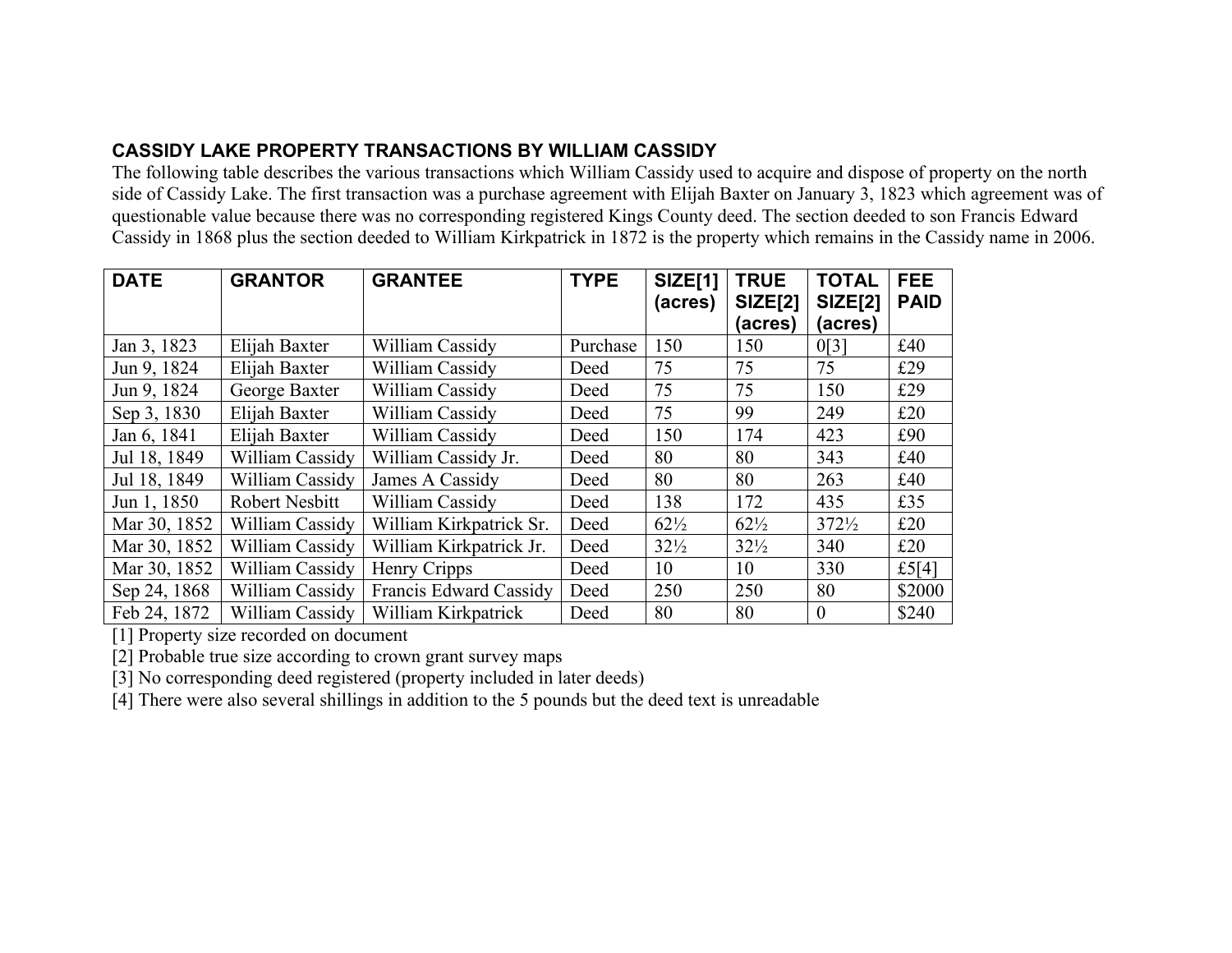### **1850 Property Map**

The following diagram shows the extent of William Cassidy's property in 1850. The numbers in parentheses represent the estimated true size in acres.

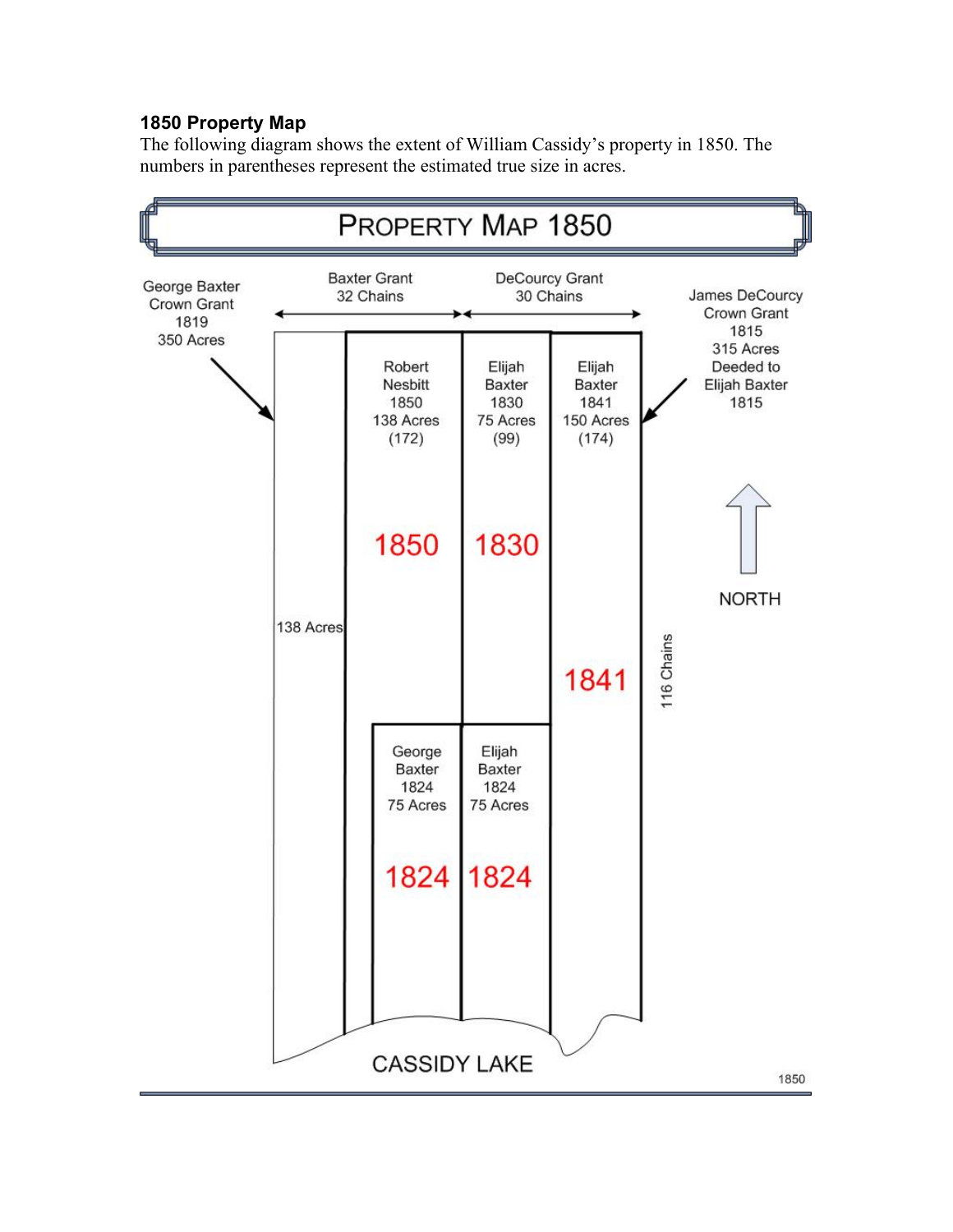#### **Name of the Lake**

In the crown grants of 1815, the lake is unnamed. In the deeds of 1850, it is called Sidiquis Lake. A New Brunswick map of 1862 shows the name as DeForest Lake as does the deed of September 24, 1868. The name was changed to Cassidy Lake after this date, likely between 1870 and 1889. The first known reference to the name Cassidy Lake is the 1890 church property transfer agreement. The search continues for New Brunswick government documents which certify these name changes.

#### **DeCourcy or DeCourey or DeCourcey or DeCoursey**

Official New Brunswick Provincial Archive records show the name on the crown grant and petition as James DeCourey. An inspection of the actual grant and petition (microfilm) showing James own signature is inconclusive. James was of Irish ancestry and both spellings are in use although DeCourey appears to be the more common. The deed which transferred the property to Elijah Baxter is officially registered under the spelling DeCourcey. An inspection of the actual deed (microfilm) text and James signature appears to show DeCoursey.

#### **Kings County Parishes for Cassidy Lake**

1800 to 1834 – Hampton Parish 1835 to 1857 – Upham Parish 1858 to present – Hammond Parish

*Maps are required which show parish boundaries for each time period.*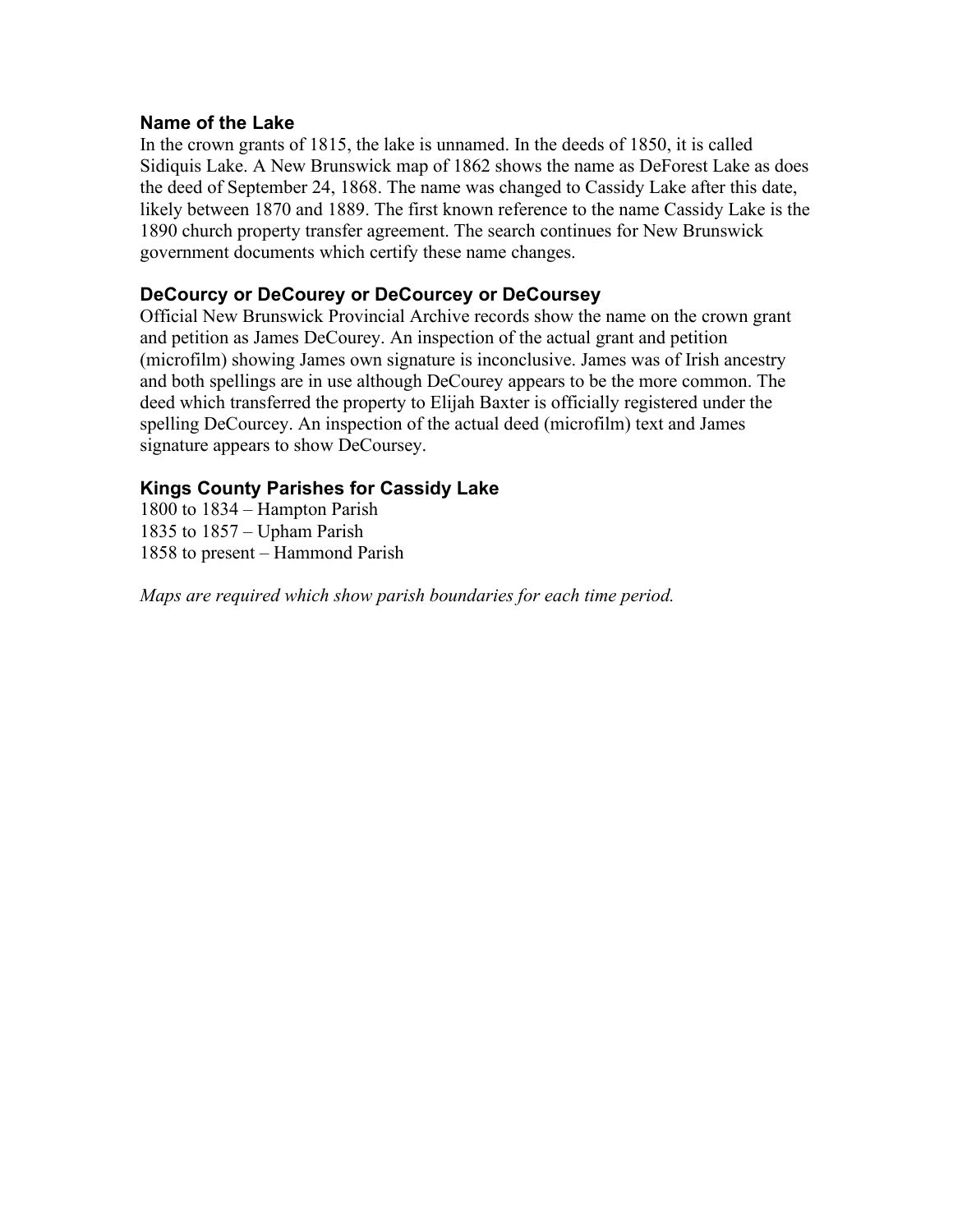#### **Hammond Parish**

REF: http://www.rootsweb.com/~nbchammo/

Hammond Parish is one of fifteen parishes which make up Kings County, New Brunswick.

Hammond Parish was settled as early as the 1810's, as some of the descendants of the Loyalists as well as immigrants predominantly from Ireland but also from England, Scotland and Germany moved further into the hinterland of New Brunswick in search of grants of land.

The central feature which runs through some of Hammond Parish is, of course, the Hammond River. This river's beginnings are found in Hammond Parish, as can be seen in the map below, but it flows through Upham Parish and Hampton Parish on its route towards the Kennebecasis River at the community known as Hammond River, sitting at its mouth.

Hammond Parish is surrounded by the following: on the east, it is bordered by Albert County; on the north it is bordered by Sussex Parish and by Waterford Parish; on the west it is bordered by Upham Parish; on the south it is bordered by St. Martins Parish in Saint John County.

In the 1810's, when the settlers began to inhabit this area, it was known as part of the Hampton Parish. At this point there were only 7 parishes in Kings County; Westfield (1786), Kingston (1786), Sussex (1786), Springfield (1786), Greenwich (from Kingston in 1795), Norton (from Kingston and Sussex in 1795), and Hampton (formed in 1795 as well from territory originally within Sussex and Kingston parishes).

In 1835, the Hampton Parish was sub-divided into two separate parishes; Hampton and Upham. Upham included both the modern-day parish of Upham as well as modern-day Hammond Parish.

In 1858, this territory was again sub-divided, with Hammond Parish coming into being as a separate parish from the Upham Parish.

In 1874, it was again altered a bit as Waterford Parish was formed from the larger Sussex Parish. Prior to this last alteration, its northern boundary was a straight line starting as below and running roughly to the southeast corner of the parish and of the county. Territory above an imaginary line formed by following the northern boundary in a straight line was territory added in 1874.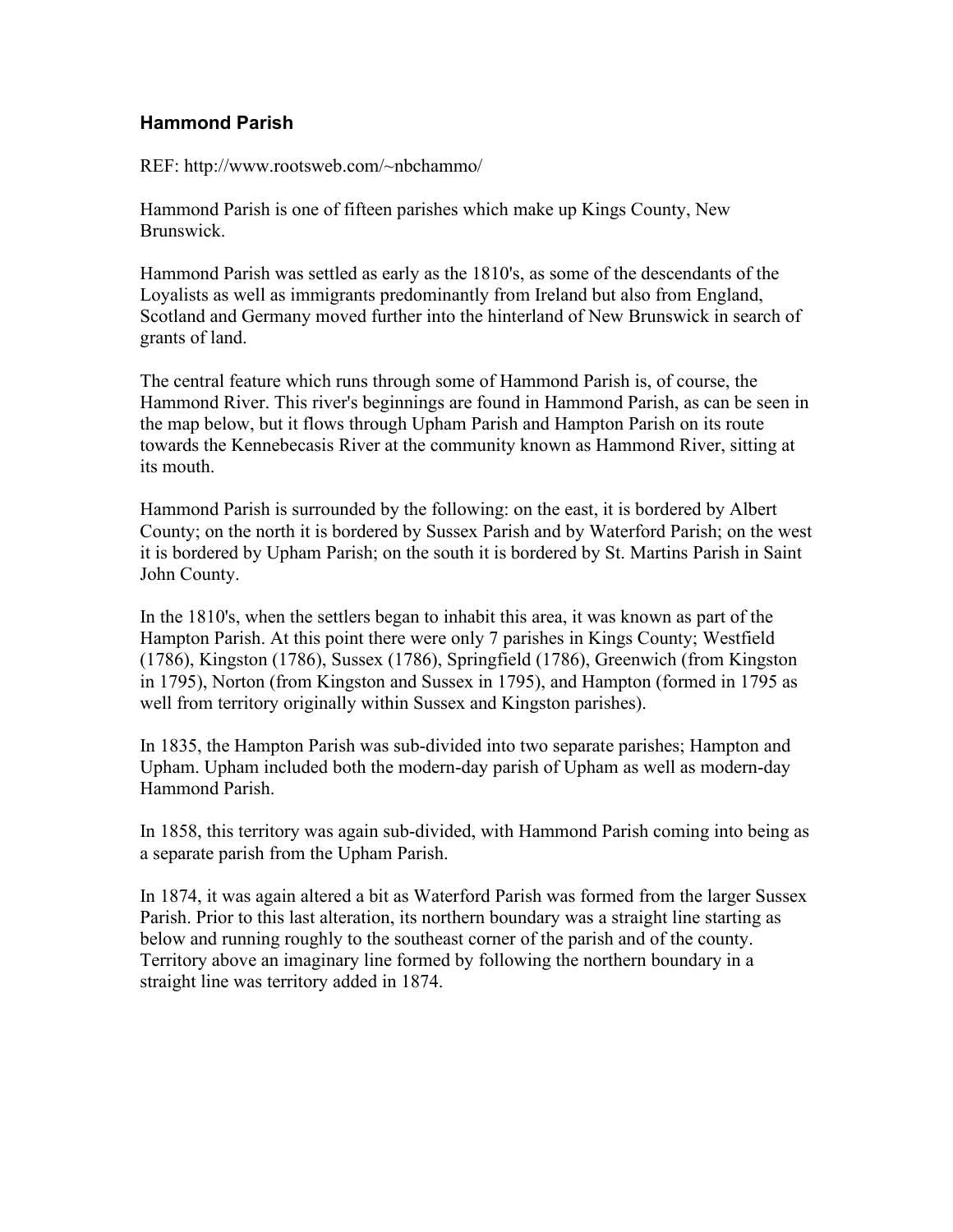The following map is of the western portion of Hammond Parish, where the population was centralized.



#### **Notes to the Appendices**

In the following appendices, an attempt is made to copy original documents in text form into this document. Given the poor quality of the microfilmed versions of many of these documents, their transcription is a difficult exercise. For the crown grants, there exists both microfilm and microfiche versions of which the latter is far superior. The New Brunswick Provincial Archives is very reluctant to provide physical access to the actual documents due to their fragile nature. Please note that:

- Uncertain or unknown text is shown in *italics.*
- Signatures are shown in **bold**.
- Every attempt has been made to preserve the original text including all spelling, punctuation and capitalization.
- Various deeds show the parish of this property as Sussex. In 1815, this property was partially in Sussex Parish and partially in Hampton Parish. The Cassidy property at Cassidy Lake has been in Hammond Parish since 1858. For more information on Kings County parishes, see the section titled Hammond Parish.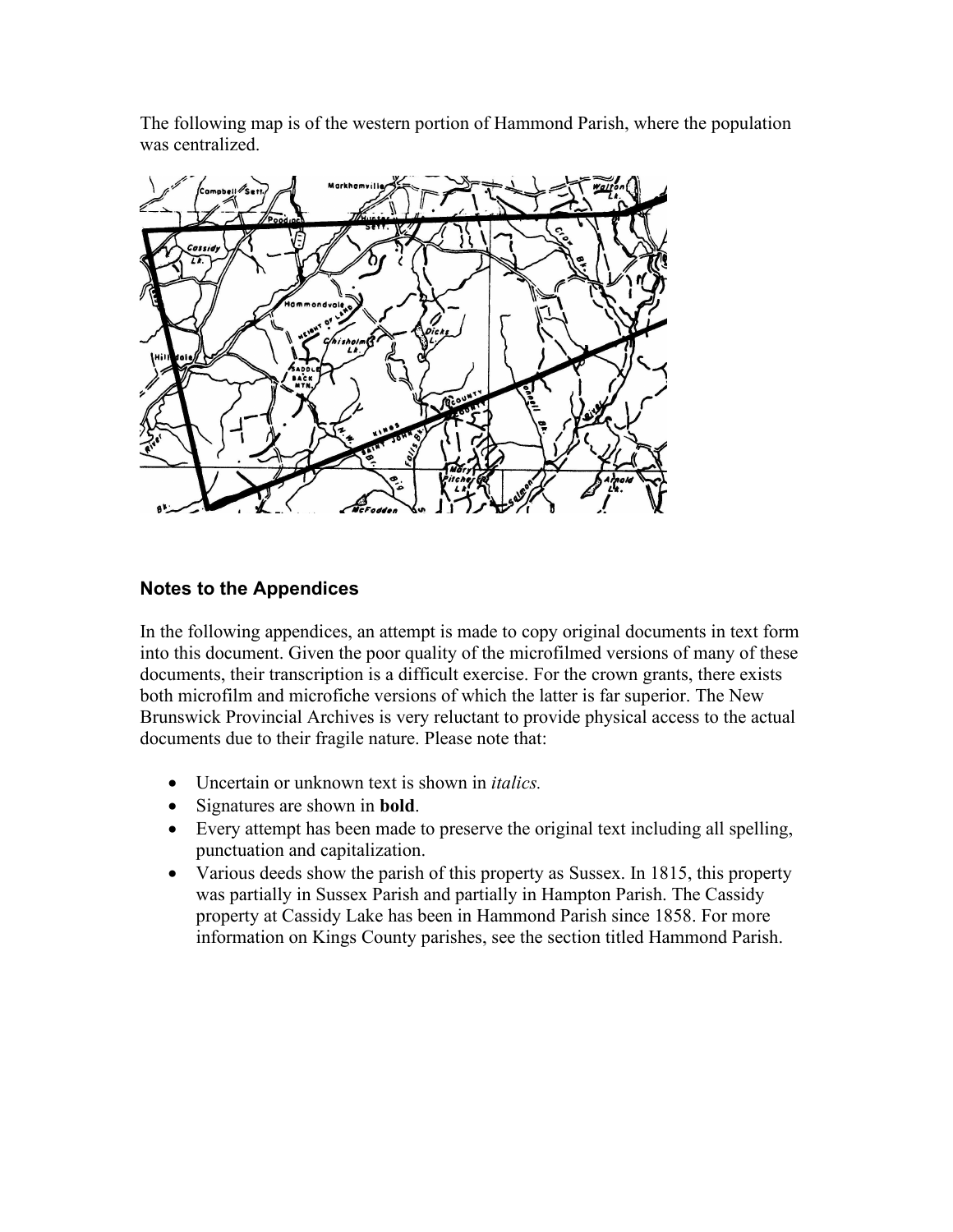#### **Index to the Appendices**

Appendix A – Crown Grants

- A1815-1 Samuel DeForest May 8, 1815
- A1815-2 James DeCourcy May 9, 1815
- A1819 George Baxter July 6, 1819

Appendix B – Land Petitions

- B1814-1 James Sederquest April 6, 1814
- B1814-2 James DeCourcy September 23, 1814

Appendix  $C$  – Deeds

- C1815 James DeCourcy to Elijah Baxter December 23, 1815
- C1824-1 Elijah Baxter to William Cassidy June 9, 1824
- C1824-2 George Baxter to William Cassidy June 9, 1824
- C1830 Elijah Baxter to William Cassidy September 3, 1830
- C1841 Elijah Baxter to William Cassidy January 6, 1841
- C1849-1 William Cassidy to William Cassidy Jr. July 18, 1849
- C1849-2 William Cassidy to James A. Cassidy July 18, 1849
- C1850 Robert Nesbitt to William Cassidy June 1, 1850
- C1852-1 William Cassidy to William Kirkpatrick Sr. March 30, 1852
- C1852-2 William Cassidy to William Kirkpatrick Jr. March 30, 1852
- C1852-3 William Cassidy to Henry Cripps March 30, 1852
- C1868 William Cassidy to Francis Edward Cassidy September 24, 1868
- C1872 William Cassidy to William Kirkpatrick February 24, 1872
- C1890 Francis Edward Cassidy to Methodist Church June 3, 1890

Appendix D – Other Documents

- D1823 William Cassidy Elijah Baxter Purchase Agreement January 3, 1823
- D1875 William Kirkpatrick to Francis Edward Cassidy Mortgage Sept 16, 1875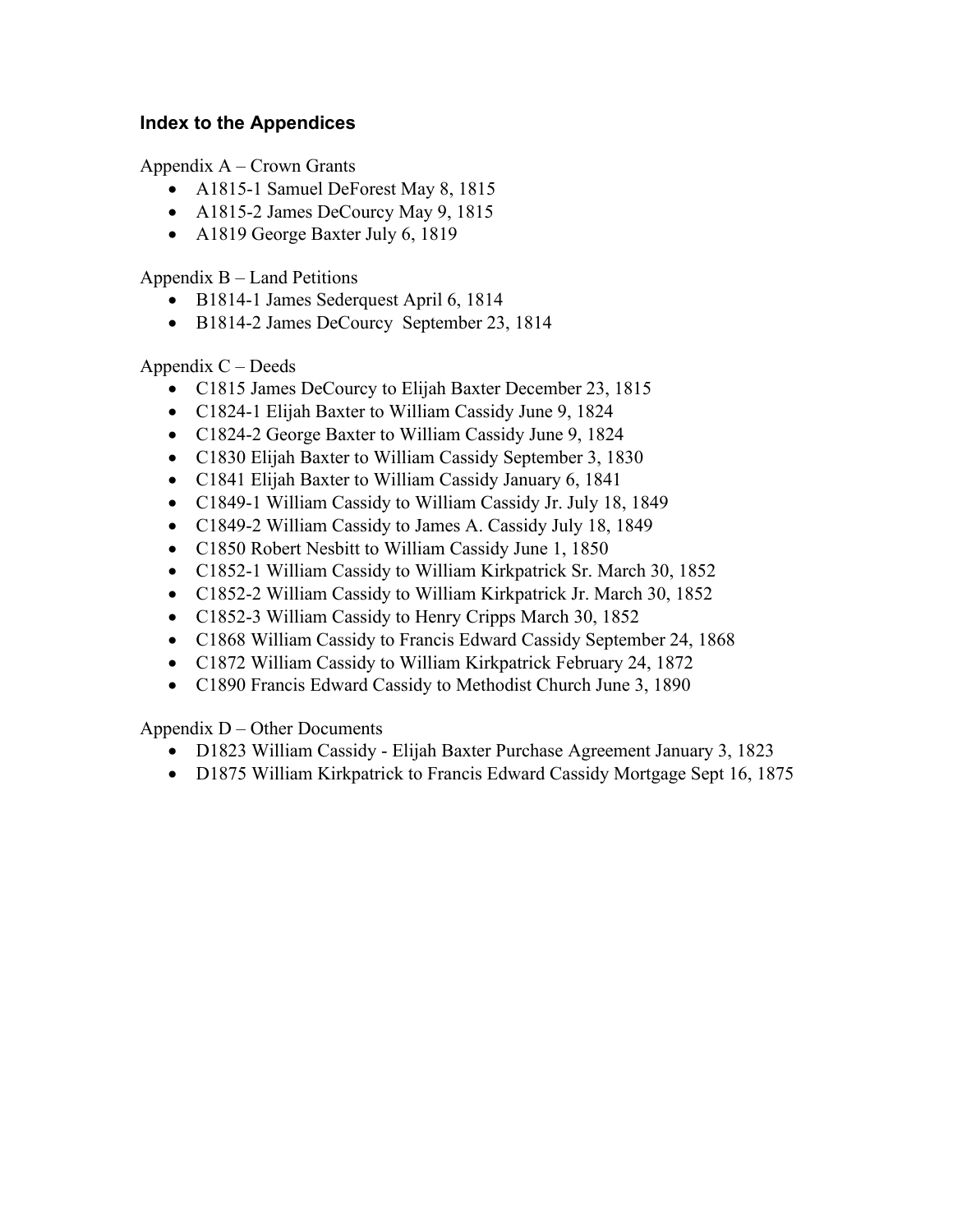## **APPENDIX A1815-1**

**Crown Grant Samuel DeForest and 3 Others May 8, 1815**

## **APPENDIX A1815-2**

**Crown Grant Archibald McLarren and 3 Others (James DeCourcy) May 9, 1815**

## **APPENDIX A1819**

**Crown Grant George Baxter July 6, 1819**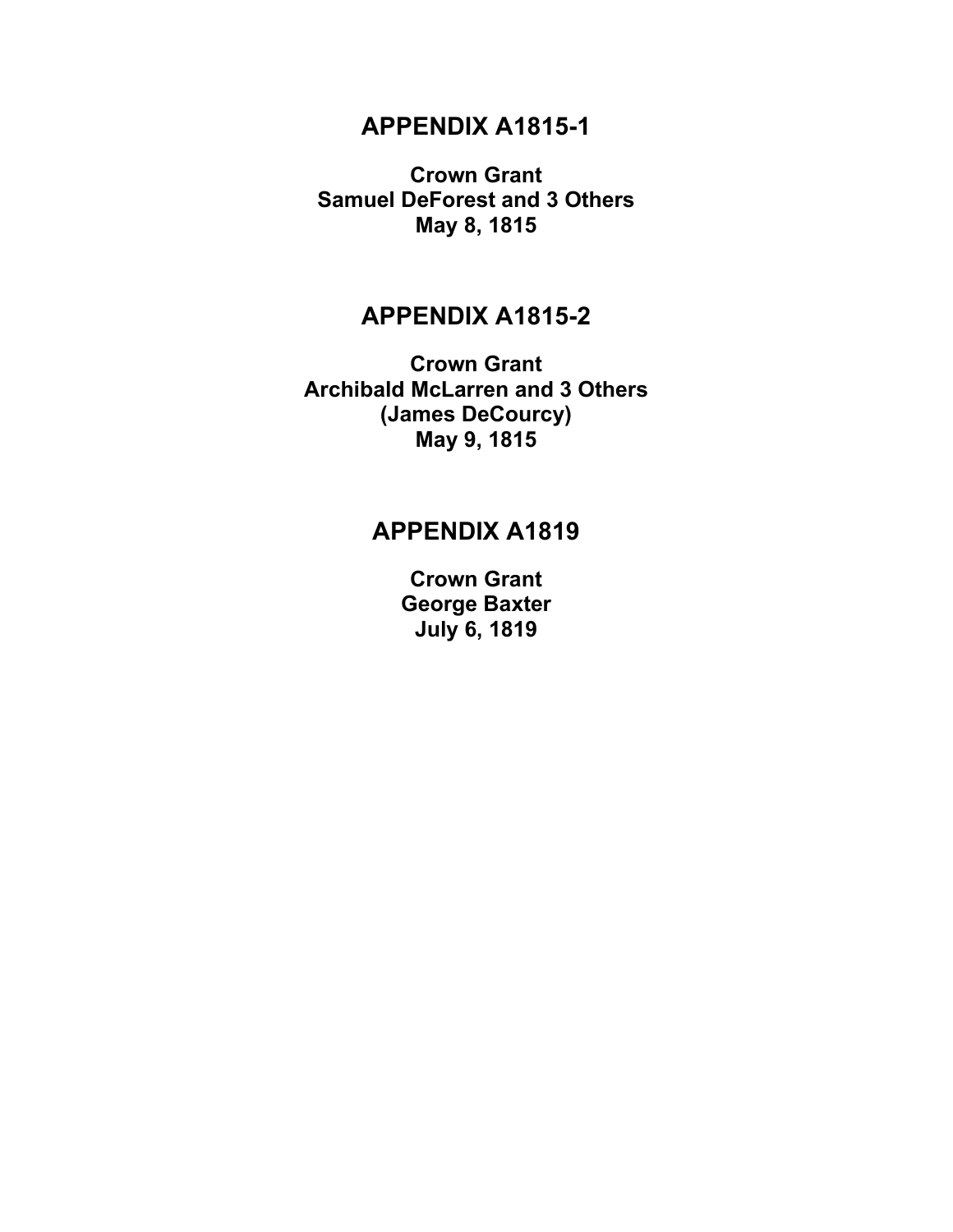## **APPENDIX B1814-1**

**Land Petition James Sederquest April 6, 1814**

# **APPENDIX B1814-2**

**Land Petition James DeCourcy September 23, 1814**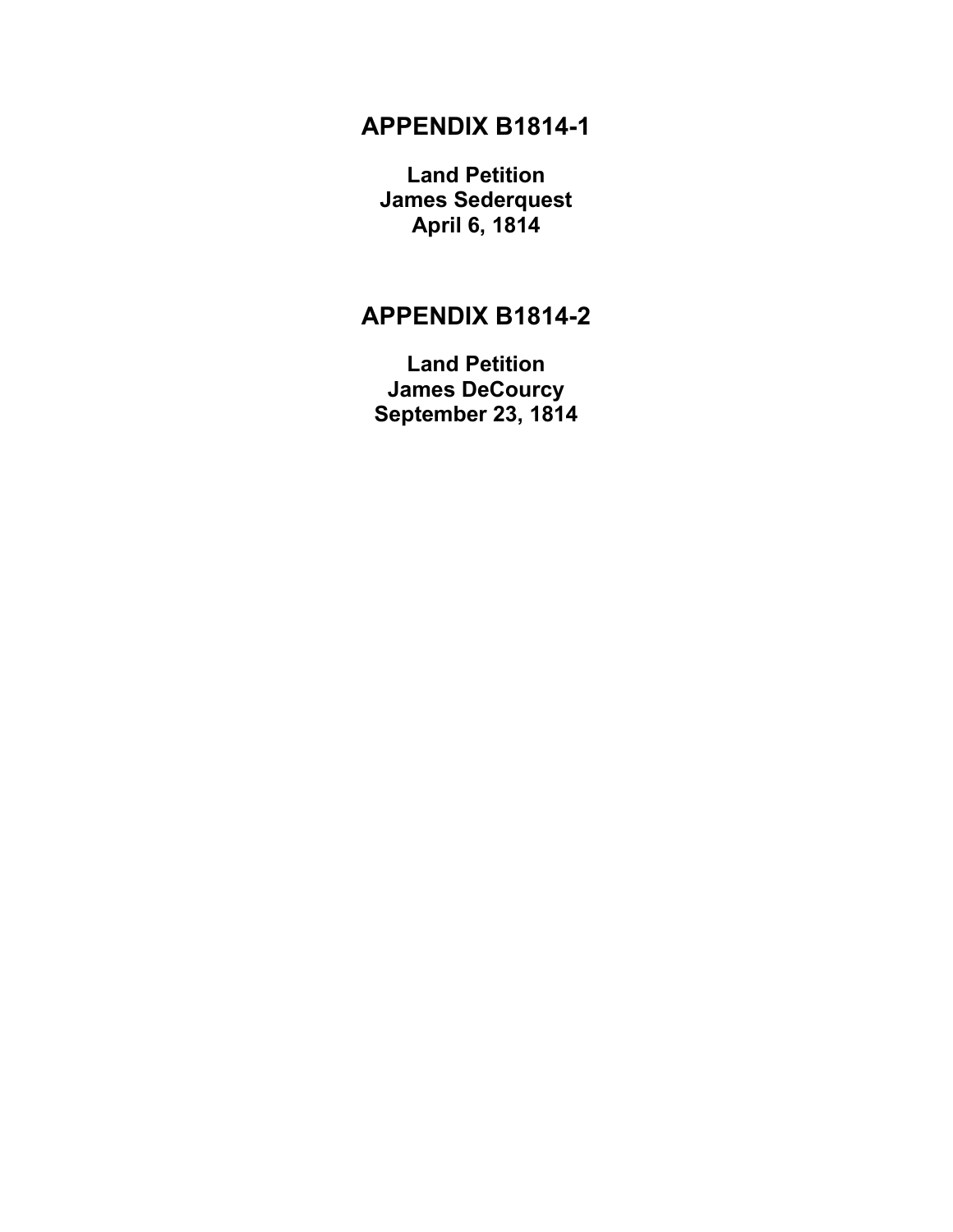## **Property Deed James DeCourcy to Elijah Baxter December 23, 1815**

Know all men by these presents that I James Decoursey of the Parish of Norton in Kings County and Province of New Brunswick *Farmer* for and in consideration of the Sum of Fifteen Pounds Current Money of the Province of New Brunswick to me in hand paid by Elijah Baxter of the said Parish of Norton in Kings County and Province aforesaid the Receipt of which I do hereby acknowledge have Granted bargained and Sold and by these presents do grant Bargained and sell unto the said Elijah Baxter his Heirs Executors administration and assigns that lot of Land lying and being in the Parish of Sussex in the County and Province aforesaid and known and distinguished by Lot No. 4 – four Bound on the East by Thomas Orr on the west by John Campbell on the South by a Lake on the North by Abraham Baxter which the said Elijah Baxter is said to have – Containing three Hundred Acres more or less to have and to hold the Said Lands Belonging to the said James Decoursey his Heirs and Assigns and to him and them and their only use and *behoof* forever – and I do for myself and my Heirs Executors administrators and assigns Covenant with the said Elijah Baxter his Heirs and assigns that I am *Ceared* of the Premises as a good *Indefalitil*e Estate of Inheritance in *the simple free* of and from all manner of Incumbrances whatsoever and have good right and lawful Authority to grant bargain and sell the same in manner and *form* as above. Written In Witness *where of of* I have hereunto set my hand and Seal this twenty third day of December one Thousand Eight hundred and fifteen in the fifty sixth year of his Majestys Reign.

Signed Sealed and delivered in Presence of Clarissa Ketchum Charlotte Ketchum

#### **James DeCoursey**

#### Kings County

Be it Remembered that on the Twenty third Day of December in the year of our Lord one thousand eight hundred and fifteen before me Isaac Ketchum one of his Majestys Justices of the Peace for Said County personally appeared James Decoursey and acknowledged that he did sign seal and deliver the within written Deed freely and Voluntarily for the uses and purposes therein mentioned.

**Isaac Ketchum** Justice of the Peace

Received December 25<sup>th</sup>, 1815 Registered January  $1<sup>st</sup>$ , 1816 **Daniel Micheau** Register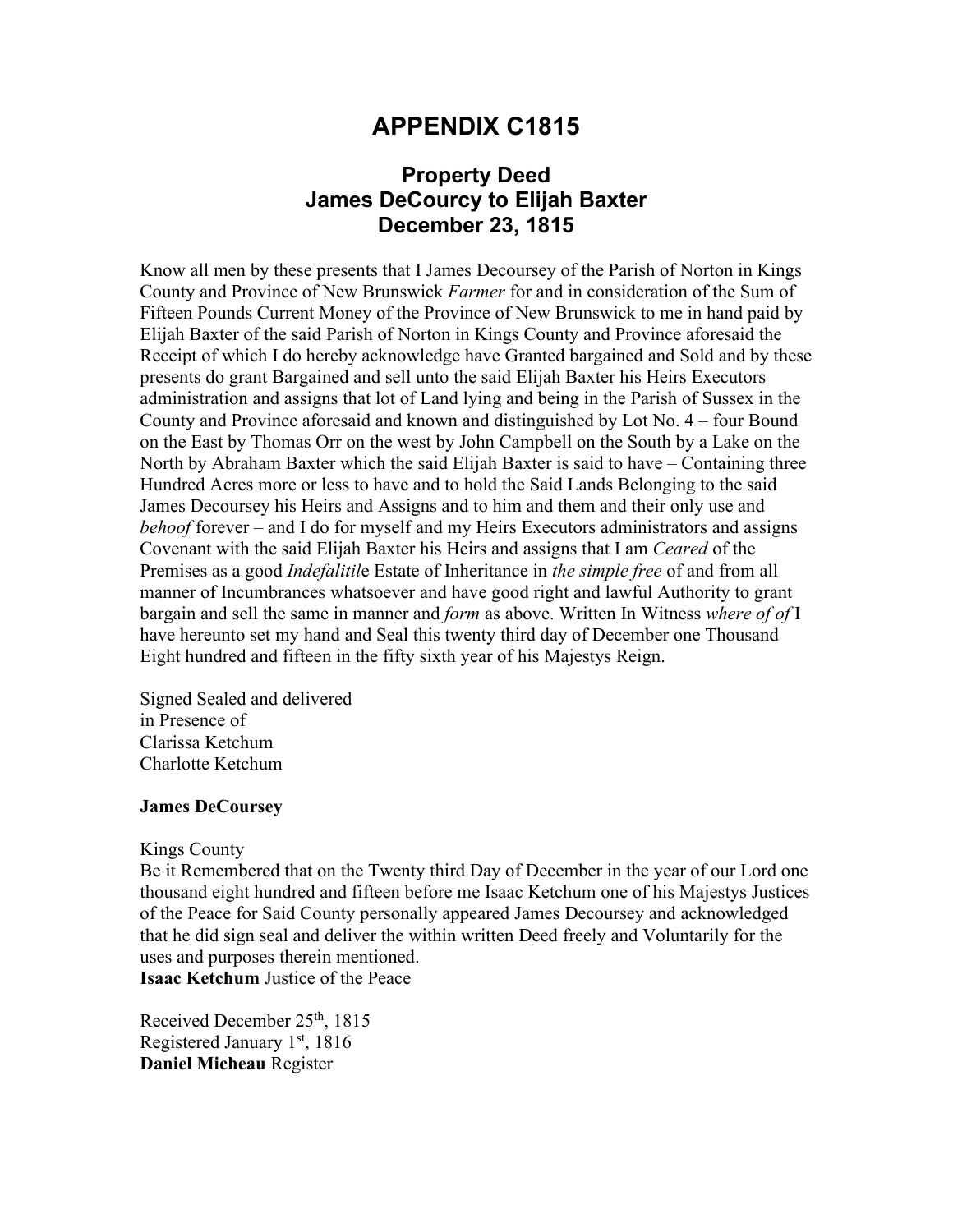## **APPENDIX C1824-1**

## **Property Deed Elijah Baxter to William Cassidy June 9, 1824**

Elijah Baxter & Wife Deed to William Cassady No. 3918

Know all Men by these presents that Elijah Baxter of the Parish of Norton County of Kings & Province of New Brunswick Yeoman, and Mary his Wife, for and in Consideration of the sum of twenty nine pounds lawful Currency of this province to the said Elijah Baxter well and truly paid by William Cassady of the parish of Sussex County & Province aforesaid, Carpenter at or before the ensealing and Delivery of these Presents, the Receipt Whereof the said Elijah Baxter do hereby acknowledge, Have granted, Bargained, sold, released and conveyed unto the said William Cassady, part of that lot of land Granted to James DeCourcy, on or near the Old Westmorland Road, in the Parish of Sussex aforesaid, Known and Distinguished by Lot No. 4 in the Grant to Archibald McLarren & others *Butted* & Bounded as follows Viz. Commencing on the Bank of the Lake, on the western line of said Lot, thence along said line North Fifty Chains thence east Fifteen Chains thence South Fifty Chains or to the bank of said Lake, thence Westerly along said Lake to the place of beginning containing in the whole seventy five Acres, be the same more or less, with all and singular the improvements thereon, and the Reversion & Reversions, Remainder & Remainders Rents issues and profits of all and singular the the premises with the Appurtenances, and all the Claim title, & Demand, Dower Right of Dower of the said Elijah Baxter & Mary his wife, of in, or out, of every part thereof, To Have and to hold the said tract or parcel of Land with all and Singular the premises, with the Appurtenances thereunto belonging unto the said William Cassady his Heirs and Assigns, and for the only proper use, benefit and behalf of the said William Cassady his heirs & Assigns for ever.

In Witness whereof the said Elijah Baxter and Mary his Wife have hereunto set their hands & Seals this Ninth day of February June in the Year of our Lord One Thousand eight Hundred and twenty four.

Signed sealed and delivered **Elijah Baxter** In the presence of **Mary Baxter**

The words February & June in the second line from the bottom being first altered **James Smith**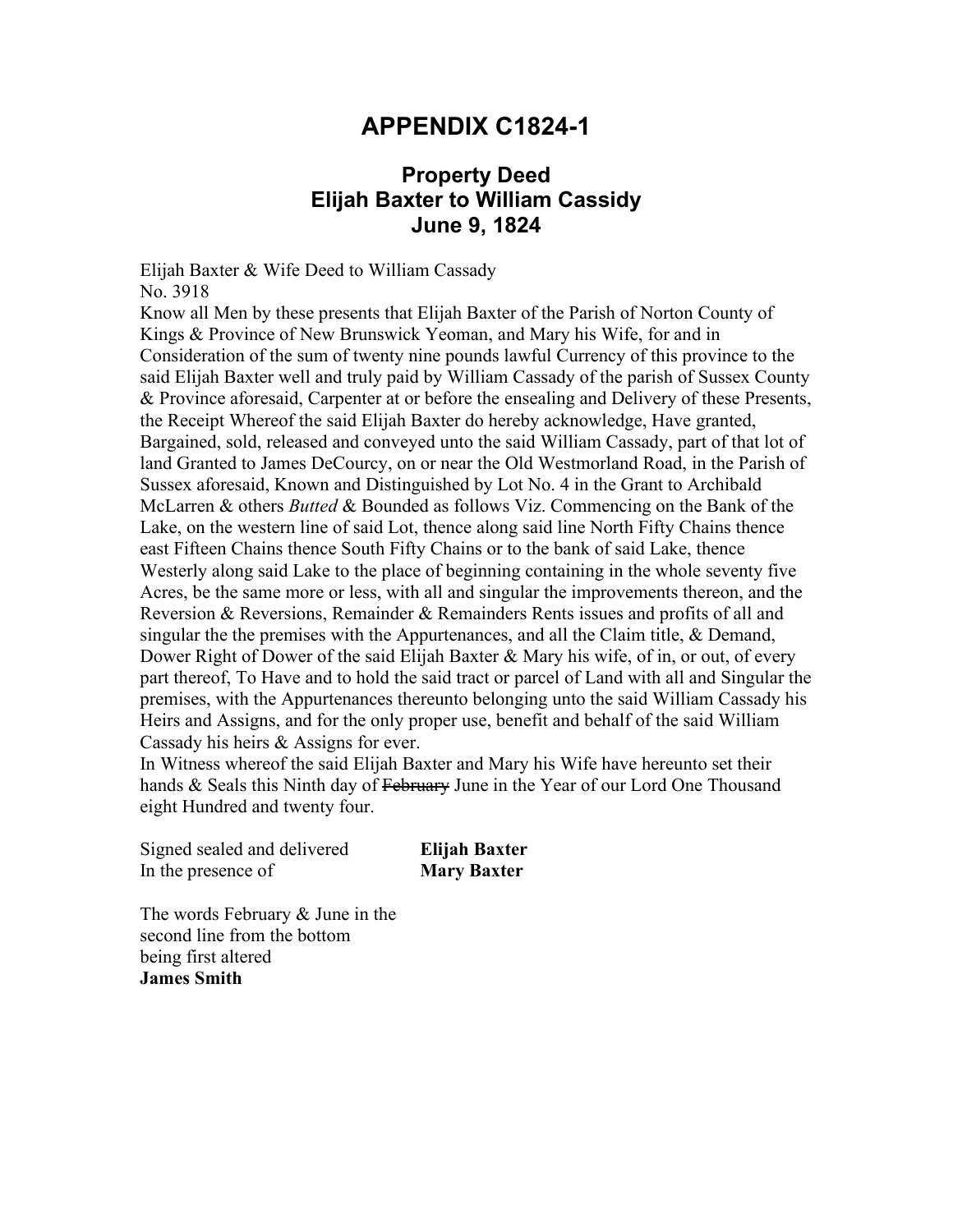#### D. B. Wetmore

On the 9<sup>th</sup> Day of June 1824 before me David B. Wetmore Esquire one of his Majesties Justices of the Common Pleas for the County of Kings personally appeared the above named Elijah Baxter & Mary his Wife and in my presence signed and sealed the foregoing Deed and acknowledged the same to be done for the uses and purposes therein Mentioned. If the said Mary being by one *examined* separate and apart from her Husband acknowledged that she executed the same freely and Voluntarily without fear threat or compulsion.

#### **D. B. Wetmore I.C.P.**

Read and Registered the foregoing Deed this 18th Day of June, 1824 *Kinyon Chaloner* Reg.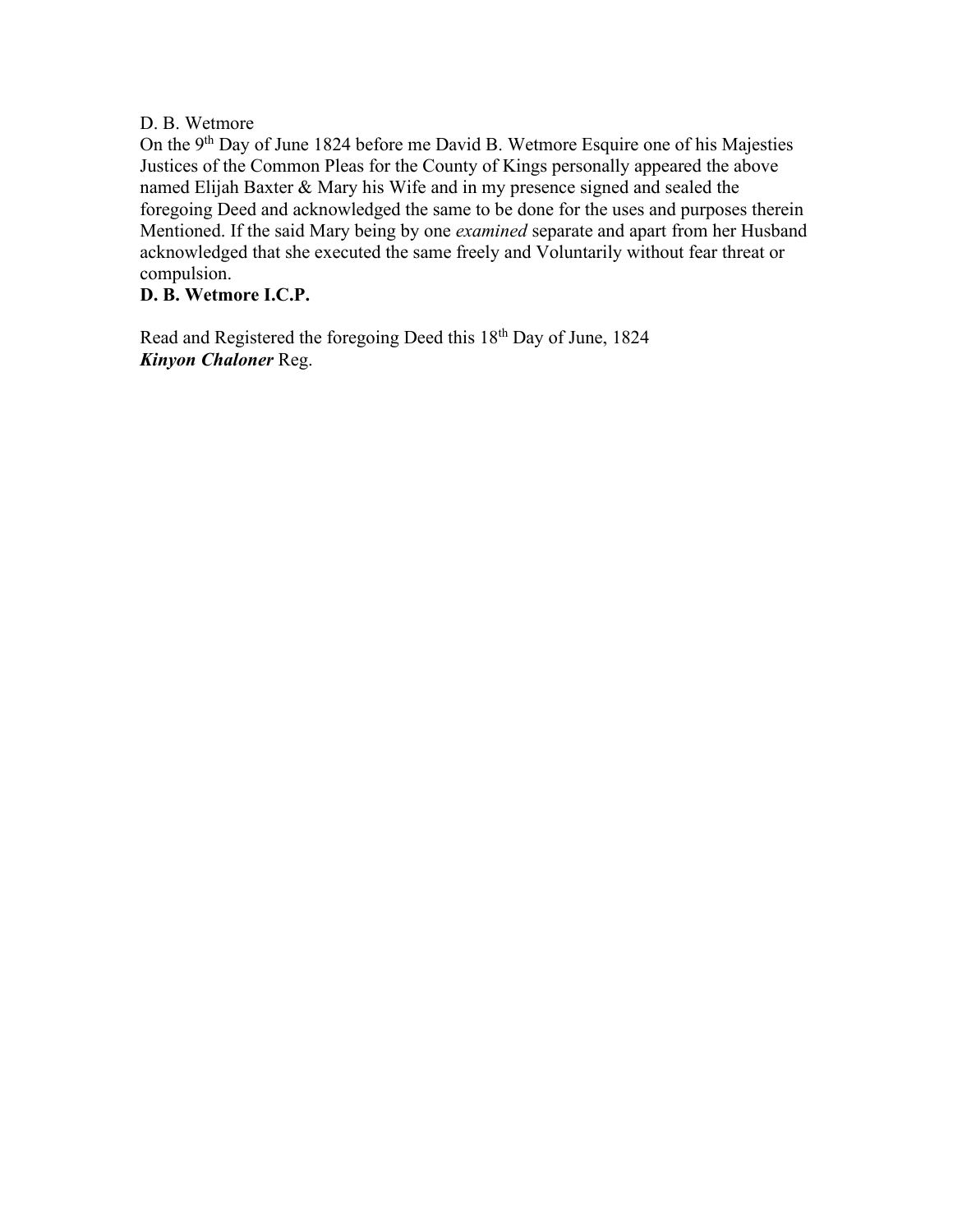## **APPENDIX C1824-2**

## **Property Deed George Baxter to William Cassidy June 9, 1824**

George Baxter Deed to William Cassady

No. 3919

Know all Men by these presents that George Baxter of the Parish of Norton County of Kings & Province of New Brunswick Yeoman For and in Consideration of the sum of Twenty nine pounds lawful Currency of this Province to the said George Baxter well and truly Made by William Cassady of the parish of Sussex County and Province aforesaid Carpenter, at or before the ensealing and delivery of these presents. The Receipt whereof the said George Baxter do hereby acknowledge. Have Granted Bargained Sold released & conveyed unto the said William Cassady, part of that Lot or tract of Land Granted to me. Fronting on the Lake near the Old Westmorland Road in the Parish of Sussex, the said part Butted and bound as follows Viz. Commencing on the bank of the said Lake on the Eastern line of the said lot, thence along said line North Fifty Chains, thence West fifteen chains, thence South Fifty Chains or to the bank of the said Lake, thence Easterly along the said bank to the place of beginning Containing in the whole Seventy five Acres be the same more or less, with all and singular the Improvements thereon, and the Reversion and Reversions, Remainder & Remainders, Rents, Issues, & Profits of all and singular the Premises, with the Appurtenances thereunto belonging, and all the claim, Title, and Demands of the said George Baxter, of in, or out of every part thereof. To Have and to Hold the said tract or Parcel of land & all and Singular the Premises, with the Appurtenances thereunto belonging unto the said William Cassady his Heirs and Assigns, and for the only proper use and behoof of the said William Cassady his Heirs & Assigns forever.

In Witness whereof the said George Baxter have hereunto set his hand and seal this ninth day of February June in the Year of Our Lord One thousand eight hundred and Twenty four.

Signed sealed & delivered **George Baxter** In the presence of

The erasure of the word "February" And insertion of the Word "June" in the Third line from the bottom being first made. **James Smith**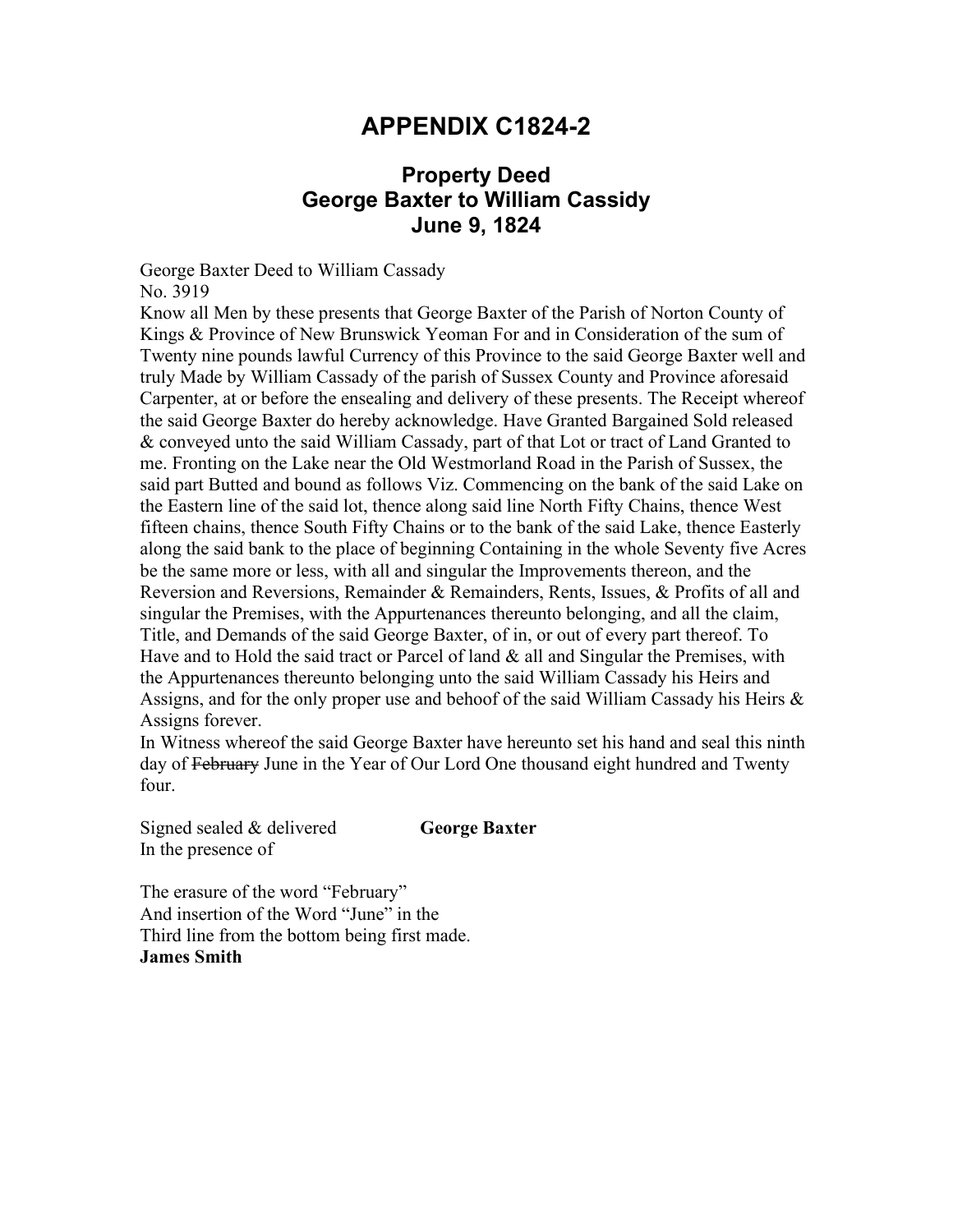#### D. B. Wetmore

On this 9th Day of June in the Year 1824 before me David B. Wetmore Esquire One of his Majestys Justices of the Common Pleas for the County of Kings personally appeared the above named George Baxter and in my presence signed & sealed the foregoing Deed and Acknowledged the same to be done for the uses & purposes therein Mentioned. **D. B. Wetmore J.C.P.**

Read and Registered the foregoing Deed this 18th June, 1824 *Kinyon Chaloner* Register.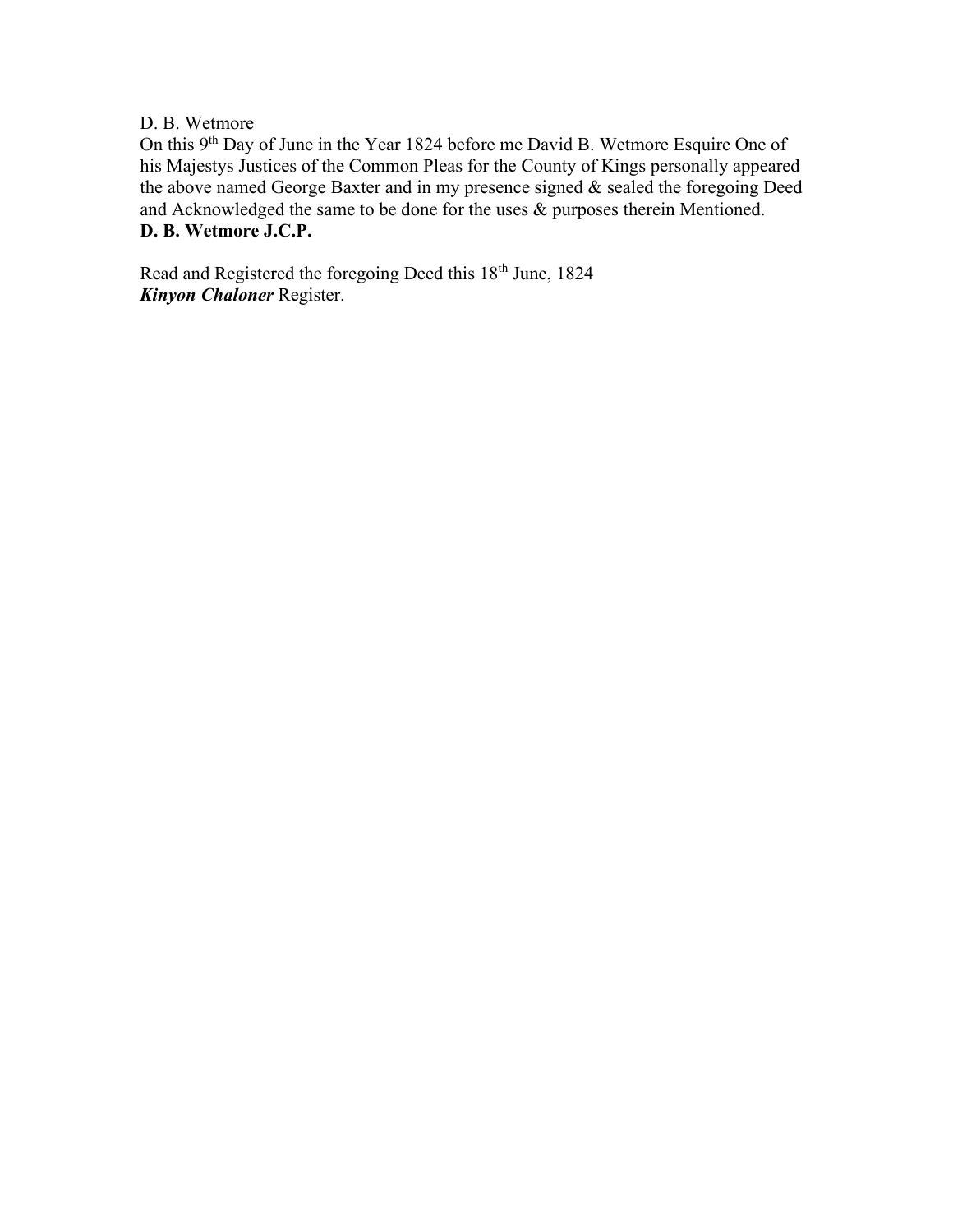## **Property Deed Elijah Baxter to William Cassidy September 3, 1830**

Elijah Baxter to William Casady

No. 7785

Know all Men by these presents that Elijah Baxter of the Parish of Norton County of Kings and Province of New Brunswick and Mary my wife of the one part and William Casady of the Parish of Sussex & County aforesaid & Province aforesaid of the other part. Witnesseth that the said Elijah Baxter for and in consideration of the Sum of twenty Pounds Currency *to learn peace* by the said William Casady, at or before the Ensealing and delivery of these Presents the receipt whereof is hereby Acknowledged. Hath bargained, granted, Sold & confirmed, and by these presents do grant bargain, Sell  $\&$ Confirm unto the said William Casady his Heirs and Assigns a certain piece or parcel of Land lying or being in Sussex aforesaid & County aforesaid. Bounded as follows. Beginning at a Beech tree being the Centre of lot number four on the East line thence North to the rear of said lot Sixty rods or till it meets the line Easterly of a Lot of Land granted to George Baxter thence South till it Meets Lands Deeded to William Casady. Easterly across said Lot to the first Mentioned Bounds Containing Seventy five Acres, more or less. Together with all and Singular the hereditaments*, Inoluments* & appurtenances thereunto belonging. With all the right in the interest Claim property and *demand* of the said Elijah Baxter in and to the said Lot of Land & Premises or any part thereof To Have and To Hold the said Lot of Land and the *meses* and all and Singular the priviledges and appurtenances thereof and thereto in any way belonging to him the said William Casady his Heirs and Assigns forever. And the said Elijah Baxter doth for himself and his Heirs Executors Administrators and Assigns Covenant promise and agree to and with the said William Casady and His Heirs Executors Administrators and Assigns that in Said Elijah Baxter *is and ino Stornds* Seized for good and Sufficient Estate of Inheritance in fee Simple of and in to the said lot of Land and Premises *gacintis*. And that he hath good right and lawful power and authority to Grant Sell and Convey the said piece of Land and Premises in manner and form as the same is hereby granted and conveyed or intended to be land that the said William Casady and his Heirs Executors Administrators and Assigns Shall and May at any time hereafter and at all times peaceably and quietly enter into. Have, Hold, Occupy and Enjoy the said Lot of Land and Premises and every part thereof with the Appurtenances without *let*, Molestation, Eviction or disturbance from or by any person or persons whomsoever claiming the same or any part thereof. And the said Elijah Baxter and his Heirs the said Lot of Land and Premises hereby granted and conveyed unto the said William Casady his Heirs and Assigns against the lawful claim and demand of all and any every person and persons whomsoever Shall and Will Warrant & forever defend by these *Cueints*. In Wintess whereof the said Elijah Baxter and *for the lforuse* of the said Elijah Baxter have hereunto *Subsealed His Hands and affixed these Seals* this 3rd day of September 1830.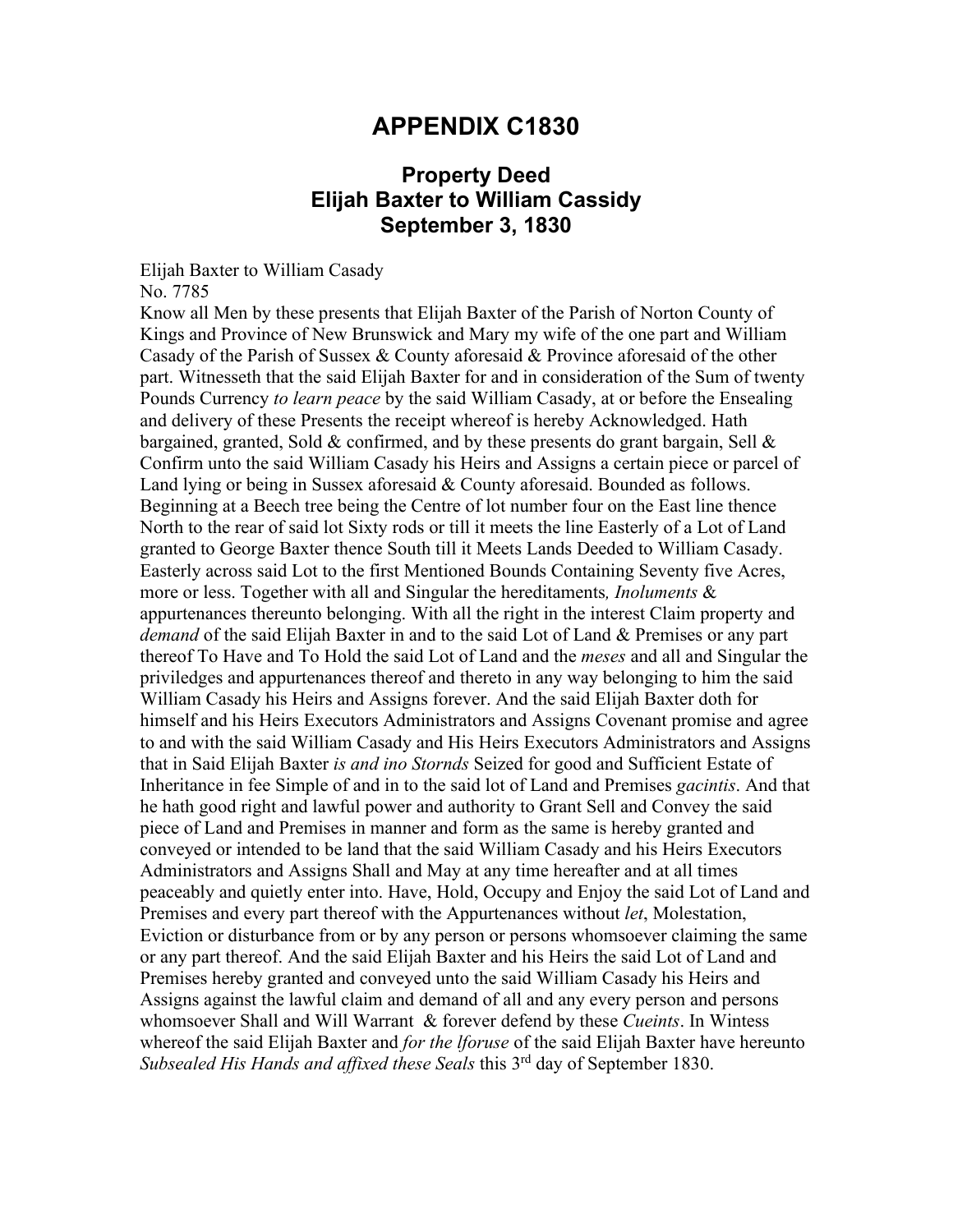#### **Sarah DeForest Elijah Baxter Mary Baxter**

D. B. Wetmore

On the 2nd Day of September 1830 personally appeared before me David B. Wetmore Esquire One of his Majestys Justices of the Court of Common Pleas for the said County of Kings Mary Baxter the lawful Wife of the said within named Elijah Baxter whose name is Subscribed to the foregoing Deed who being by one examined Separate and apart from her said Husband declared that she did Voluntarily and without any threat force or compulsion from her said Husband Sign Seal and execute the foregoing Deed for the purposes therein Contained.

**D. B. Wetmore J.C.P.**

Read & Registered the 27<sup>th</sup> February 1841 **Wm Simpson** Register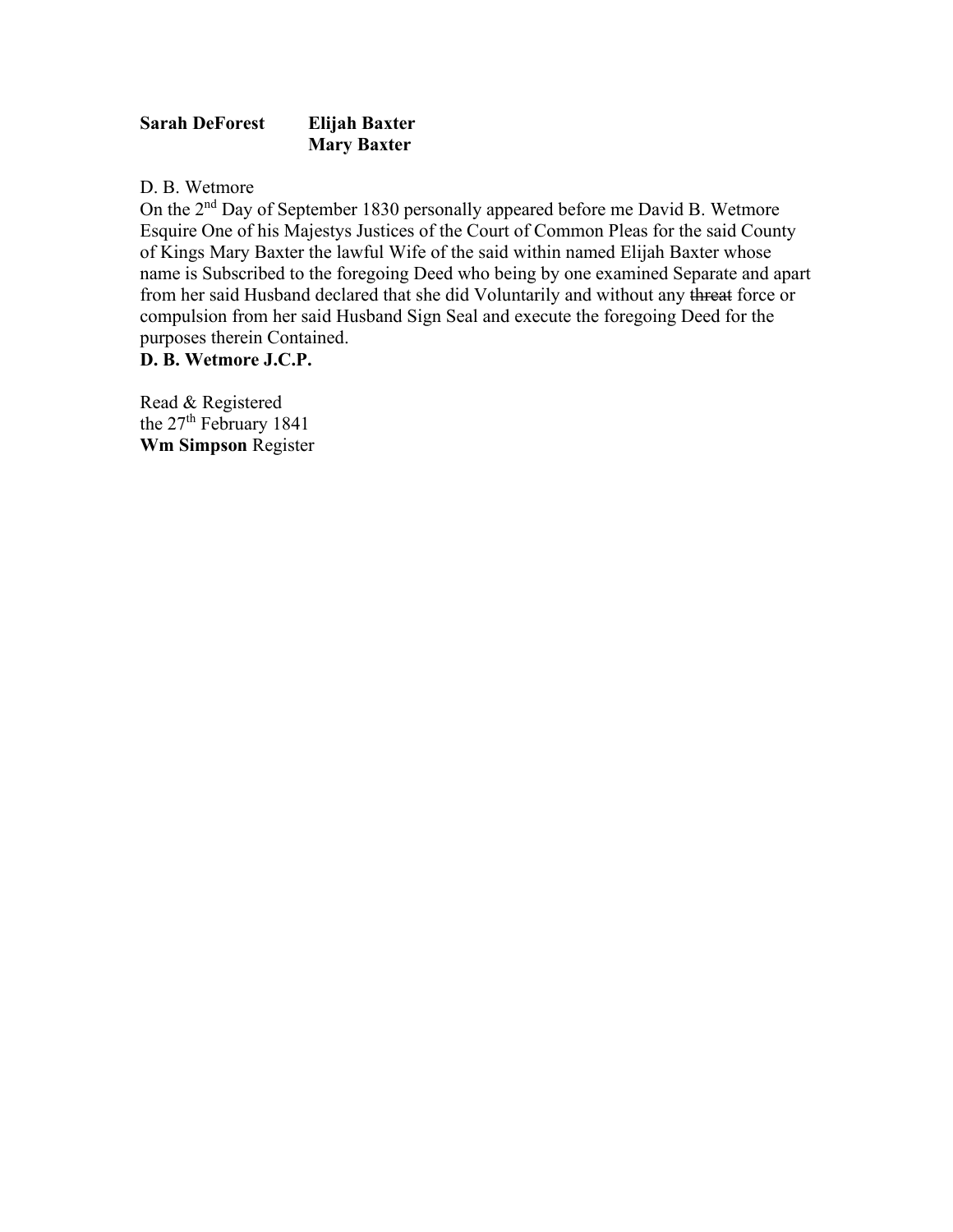## **Property Deed Elijah Baxter to William Cassidy January 6, 1841**

Elijah Baxter to William Casady

No. 7786

Know all Men by these Presents that I Elija Baxter Sr of the Parish of Norton in Kings County and Province of New Brunswick Farmer for and in consideration of the Sum of Ninety pounds Current money of the Province of New Brunswick to me in hand paid by William Cassady of the Parish of Sussex in Said County and Province aforesaid the receipt of which I do hereby acknowledge Have granted bargained and Sold, and by these Presents do grant bargain and Sell unto the said William Cassady his Heirs Executers Administrators and Assigns that one half part of Lot of Land lying and being in the Parish of Sussex in the County and Province aforesaid and distinguished by Lot No. 4 four the Eastern half of said Lot granted to James Decourcey and by him by Deed conveyed to Elijah Baxter Sr bounded as follows on the East by a Lake thence North to the rear of Said Lot thence following the rear line of said half lot joining lot No. 3 three, granted to one Thomas *Ower* thence South to the Lake following the Several Courses of said Lake till it meets the first mentioned Bounds, Containing One hundred and fifty Acres more or less, which Said William Cassady is to have and to hold the Said Land belonging to the said Elijah Baxter Sr his and Assigns and Which and *theow* and their only use and behoof for Ever and I do for myself and my Heirs Executors Administrators and Assigns covenant with the said William Cassady his Heirs and Assigns that I am *Leased* of the said *Premises* as a good indefeasible Estate of inheritance in *for* Simple free of and from all manner of incumbrances whatever, and have good right and lawful Authority to grant bargain and Sell the same in manner and form as above written. In Witness where of I have hereunto Set my hand and Seal this Sixth day of January One thousand Eight hundred and forty one.

Signed Sealed and delivered in the Presence of – Signed Sealed and Delivered in presence of **Elijah Baxter** *Sophia N. Gidney*

D. B. Wetmore

On the 6<sup>th</sup> day of January 1841 Before me David B. Wetmore Esquire One of his Majestys Justices of the Court of Common Pleas for Kings County personally appeared the within named Elijah Baxter Senior and in my presence Signed and Acknowledged the within Deed, to be his free will act and Deed for the uses and purposes therein mentioned.

**D. B. Wetmore J.C.P.**

Rec'd & Registered the  $27<sup>th</sup>$  February 1841 **Wm Simpson** Register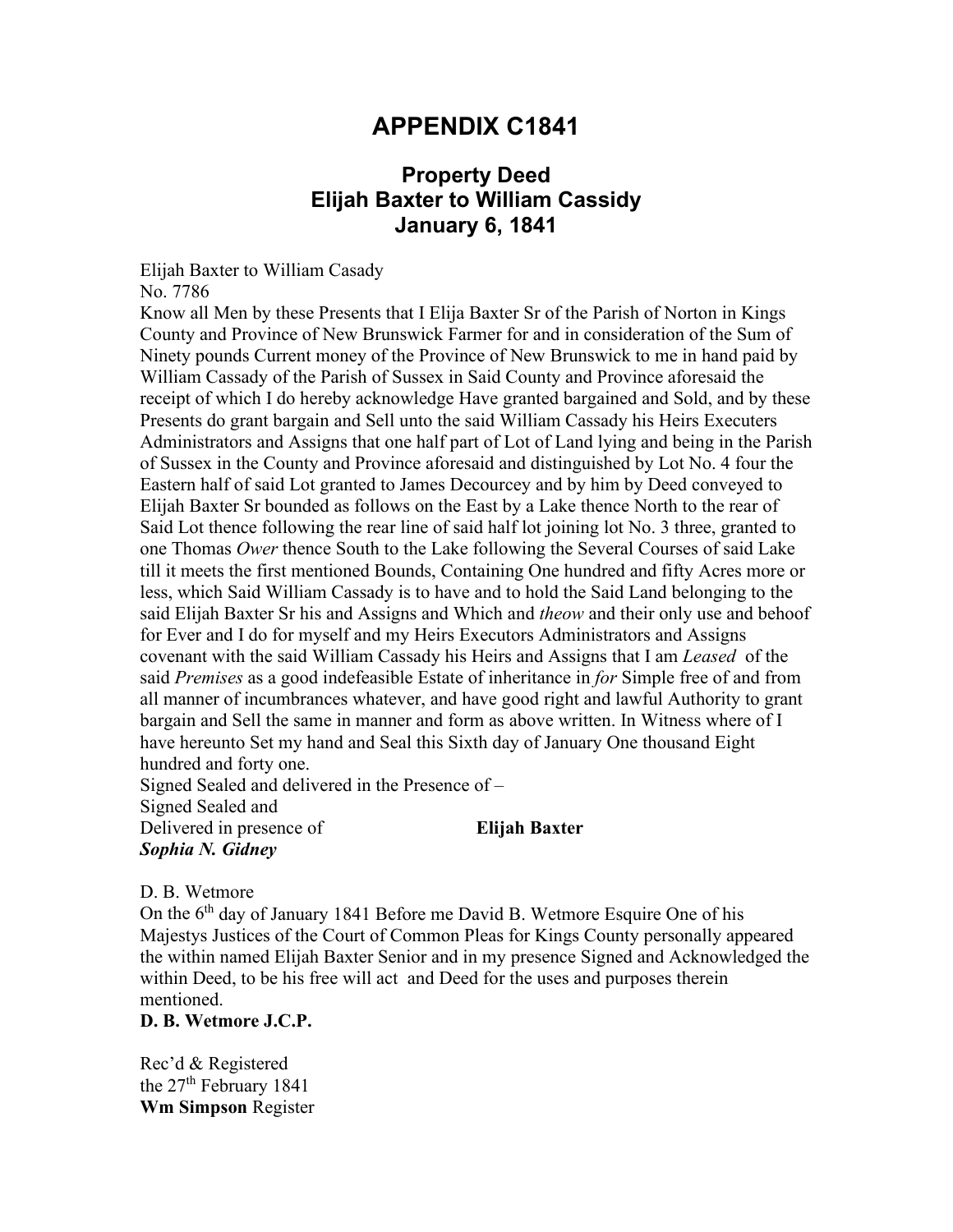## **Property Deed Robert Nesbitt to William Cassidy June 1, 1850**

Robert Nesbitt and Wife to William Cassidy (Sen.) Deed No. 10965

This indenture made the first day of June in the year of our Lord one thousand Eight hundred and Fifty between Robert Nesbitt Schoolmaster and Jane his wife of the one part and William Cassidy Sen. Carpenter of the other part all of them of the Parish of Sussex in Kings County and Province of New Brunswick. Witnesseth that the said Robert Nesbitt and Jane his wife for and in consideration of the sum of Thirty five pounds lawful currency of the said Province to him the said Robert Nesbitt in hand well and truly paid by the said William Cassidy Sen. At or before the ensealing and delivery of these presents the receipt whereof is hereby acknowledged Have granted bargained and Sold and by these presents Do grant bargain and Sell unto the Said William Cassidy Sen. Hie Heirs Executors Administrators and Assigns All that certain Farm lot piece or parcel of Land or ground situate lying and being in that part of the Parish of Sussex which was formerly part of the Parish of Hampton in Kings County in the said Province of New Brunswick being part of a certain Lot granted to one George Baxter and bounded as follows that is today on the South be a Lake called Sidiques lake on the West by part of the said lot, commencing at a Cedar Stake on the bank of the Lake and running Northerly and owned by the said Robert Nesbitt on the North by land granted to Matheson and McCurdy and on the East by land owned by the said William Cassidy containing by estimation One hundred and thirty Eight acres more or less together with all Houses buildings and improvements whatsoever thereon standing and being and the reversion and reversions remainder and remainders rents issues and profits thereof and of every part and parcel thereof with the appurtenances. To Have and To Hold the said Farm lot tract piece or parcel of Land Said buildings and improvements and all and singular the premises hereby granted bargained and Sold or mentioned or intended so to be and every part thereof with the appurtenances unto the said William Cassidy Sen. His heirs and assigns for Ever to the only proper use and behoof of the said William Cassidy Sen. His heirs and assigns for Ever. In Witness whereof the said Robert Nesbitt and Jane his wife have hereunto set their hand and seals the day and year above written.

The words under the twenty sixth line "Commencing at a Cedar Stake on the bank of the Lake and running Northerly" interlined before signing.

Witness. Signed Sealed and delivered **Robert Nesbitt** in Presence of John Hagarty **Jane Nesbitt** William Hagarty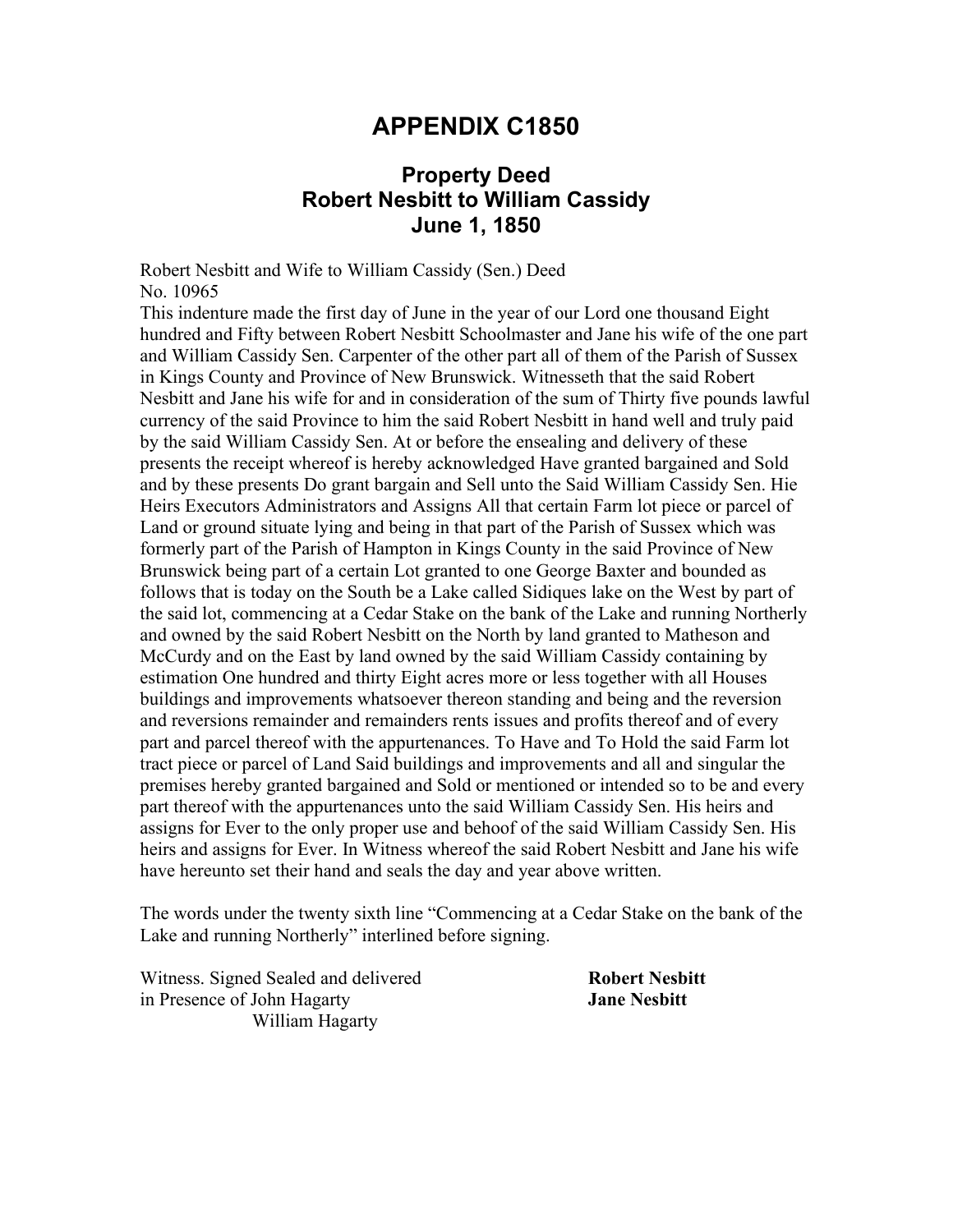Kings County. Be it remembered that on the day and year herein written personally appeared before me John Hagarty Esquire one of Her Majesty's Justices of the Peace in and for the said County Robert Nesbitt and Jane his wife and acknowledged that they Executed the within Deed of conveyance freely and voluntarily for the uses and purposes therein mentioned And the said Jane wife to the said Robert Nesbitt being by me examined separate and apart from her said husband Declared that she Executed the same without any fear threat or compulsion of or from him her said husband. **John Hagarty J.P**.

Recd and Registered the 5th day of October, 1850. **Wm McLeod. Register**.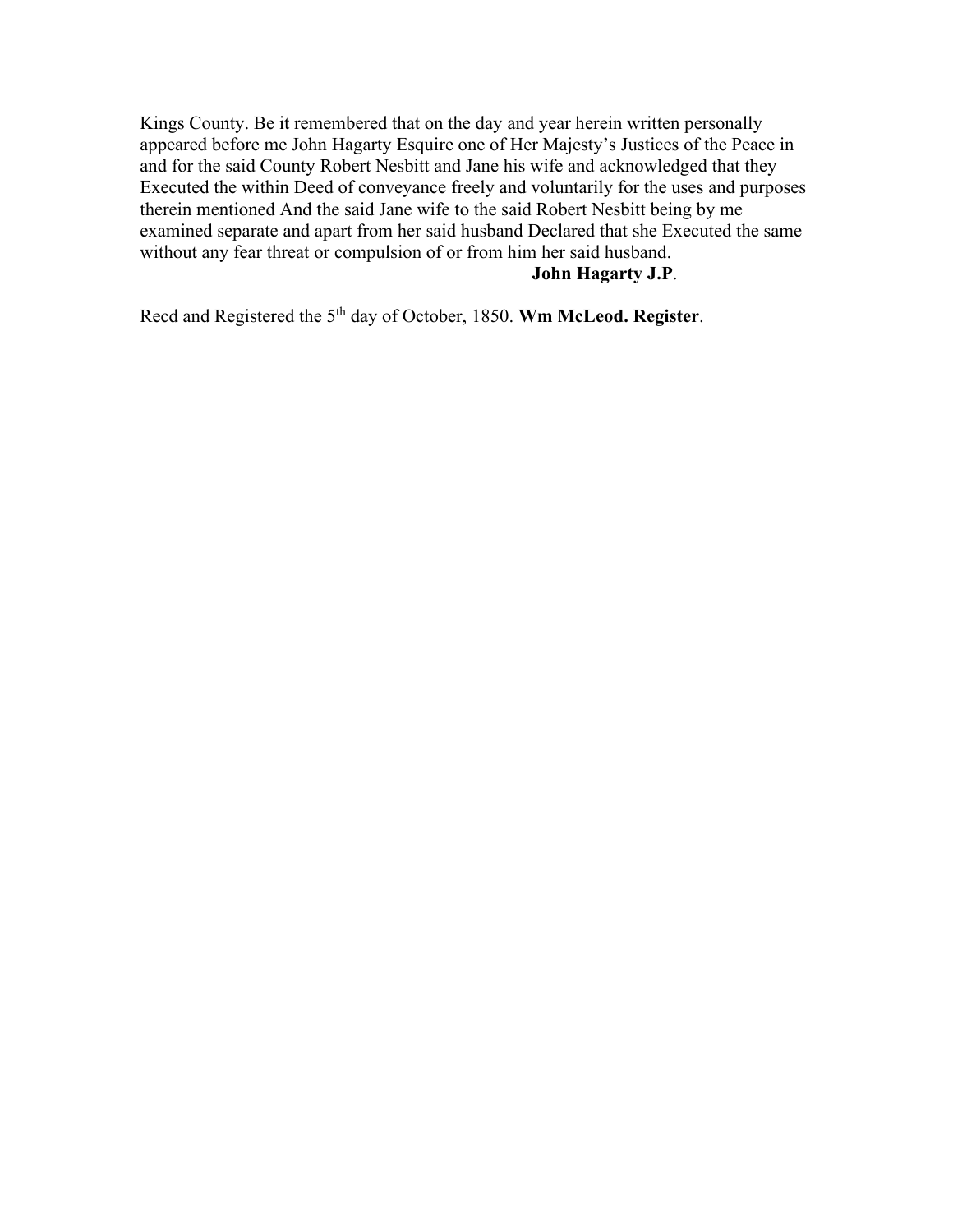## **Property Deed William Cassidy to Francis Edward Cassidy September 24, 1868**

William Cassidy To Francis Edward Cassidy No. 25825 This indenture made this twenty fourth day of September in the Year of Our Lord One Thousand Eight Hundred and Sixty Eight between

All that certain Lot piece or parcel of Land situate lying and being in the parish of Sussex aforesaid described and bounded as follows. Commencing at a Cedar Stake on the Northern Shore of DeForest's Lake so called, at the South eastern angle of Lands owned and occupied by Robert Nesbitt, thence running Northerly, along the division line between said William Cassidy and said Robert Nesbitt until it strikes land owned occupied by William Kilpatrick Junior thence Eastwardly to land owned by William Cassidy Junior thence Southwardly until it strikes the Lake aforesaid, thence following the Shore of said Lake Westwardly to the place of Beginning. Said Lot of Land being bounded on the West by Lands owned and occupied by the said Robert Nesbitt on the North by Lands occupied by said William Kilpatrick Junior on the East by Lands owned by William Cassidy Junior and on the South by said Lake, and containing two Hundred and Fifty Acres more or less.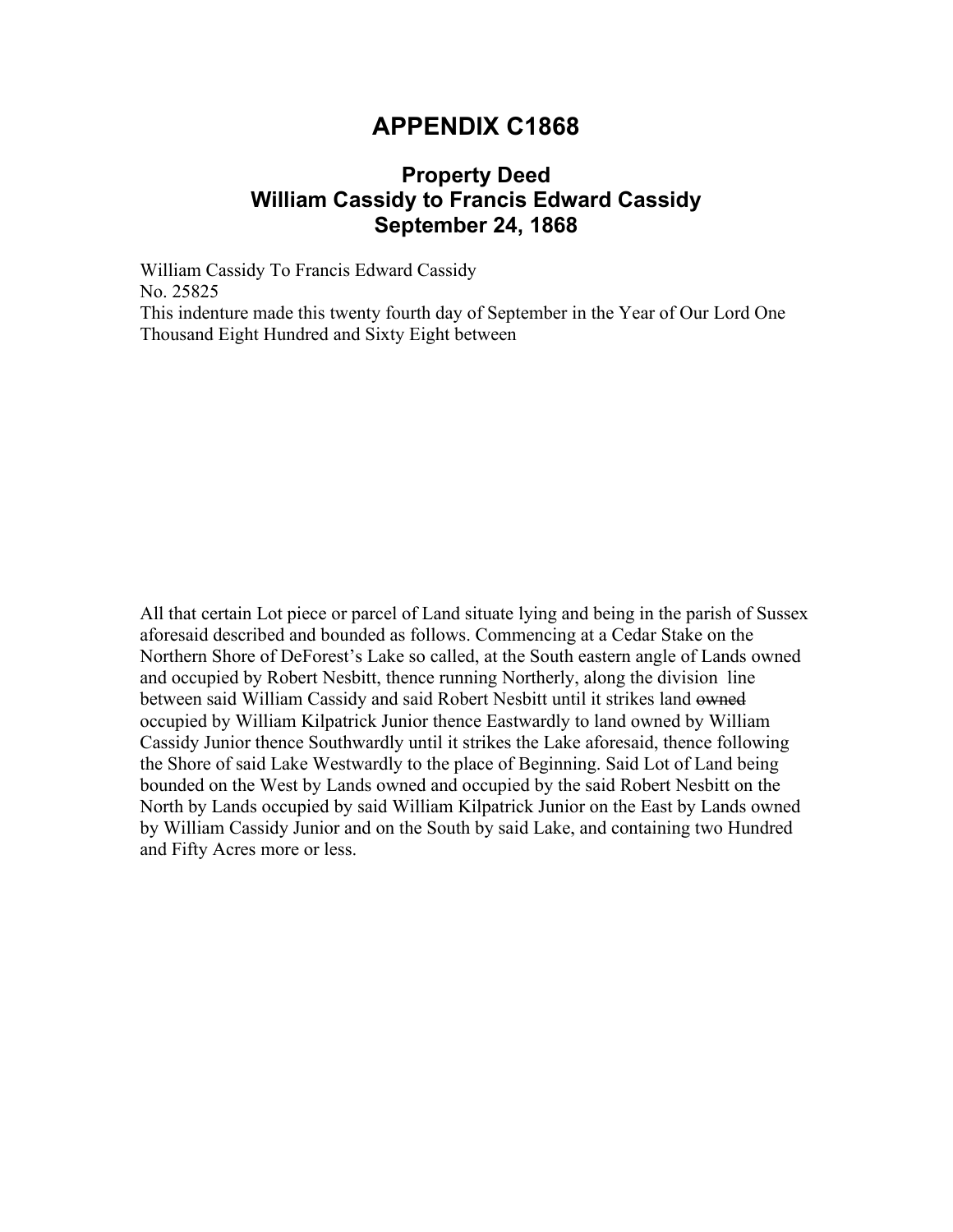## **Property Deed Francis Edward Cassidy to Methodist Church June 3, 1890**

This Indenture made this third day of June in the year of Our Lord one thousand eight hundred and ninety and in pursuance of the Acts of Parliament and the General Assembly in such case made and provided.

Between Francis Edward Cassidy, the elder, of the parish of Hammond in the County of Kings and province on New Brunswick, farmer, and his wife, of the first part and "The Trustees of the Clover Hill Methodist Church at Cassidy's Lake in the parish of Hammond Kings County in their corporate capacity and hereinafter referred to as "The Trustees" of the second part.

Witnesseth that the said parties hereto of the first part in consideration of the sum of five dollars of lawful money of Canada to them now paid, the receipt whereof is hereby acknowledged do grant, bargain, and sell unto the said "The Trustees" their associates successors and assigns the following described lots of land namely:

First. All that certain lot of land situate in said parish of Hammond and described as follows, namely: Beginning at a Cedar stake (marked A) on the North Shore of Cassidy's (formerly DeForest's) Lake and distant (37½) thirty seven and one half rods Easterly from the point of intersection of Robert Nesbitts Easterly line with said Northerly shore of the said lake, thence running Northwardly four and one half rods or to the highway road from said lake to the new line road to Sussex, thence along the Southern side line of said road Easterly ten rods, thence Southerly three rods to the said Northerly side of said lake, thence following the course of said Northerly shore of said lake Westwardly ten rods or to the place of beginning, being a portion of the lands described in an indenture made the twenty fourth day of September A.D. 1868 between William Cassidy of the onepart and said Francis Edward Cassidy of the other part and registered in Book H No. 3, pages 19 and 20 of Records of Deeds for Kings County.

And secondly, All that other lot of land situate in said parish of Hammond and bounded as follows, namely: Beginning at a blazed Yellow Birch tree standing among stones on the Eastern bank of a brook running into Cassidy's (formerly DeForest's) lake and distant Easterly from Robert Nesbitt's East line twenty two and one half rods and from the highway from said lake to the New Line Road to Sussex following the courses of the road hereinafter referred to eighty seven and one half rods, thence Easterly three rods, to a stake, thence Southerly five rods to a stake, thence Westerly three rods to a bunch of spruce trees, thence Northerly five rods to a place of beginning to be used as a burying ground together with full and free right and liberty of way and passage for the said The Trustees their successors and assigns, their tenants, servants and others authorized by them with or without horses, carts and carriages of all descriptions over and along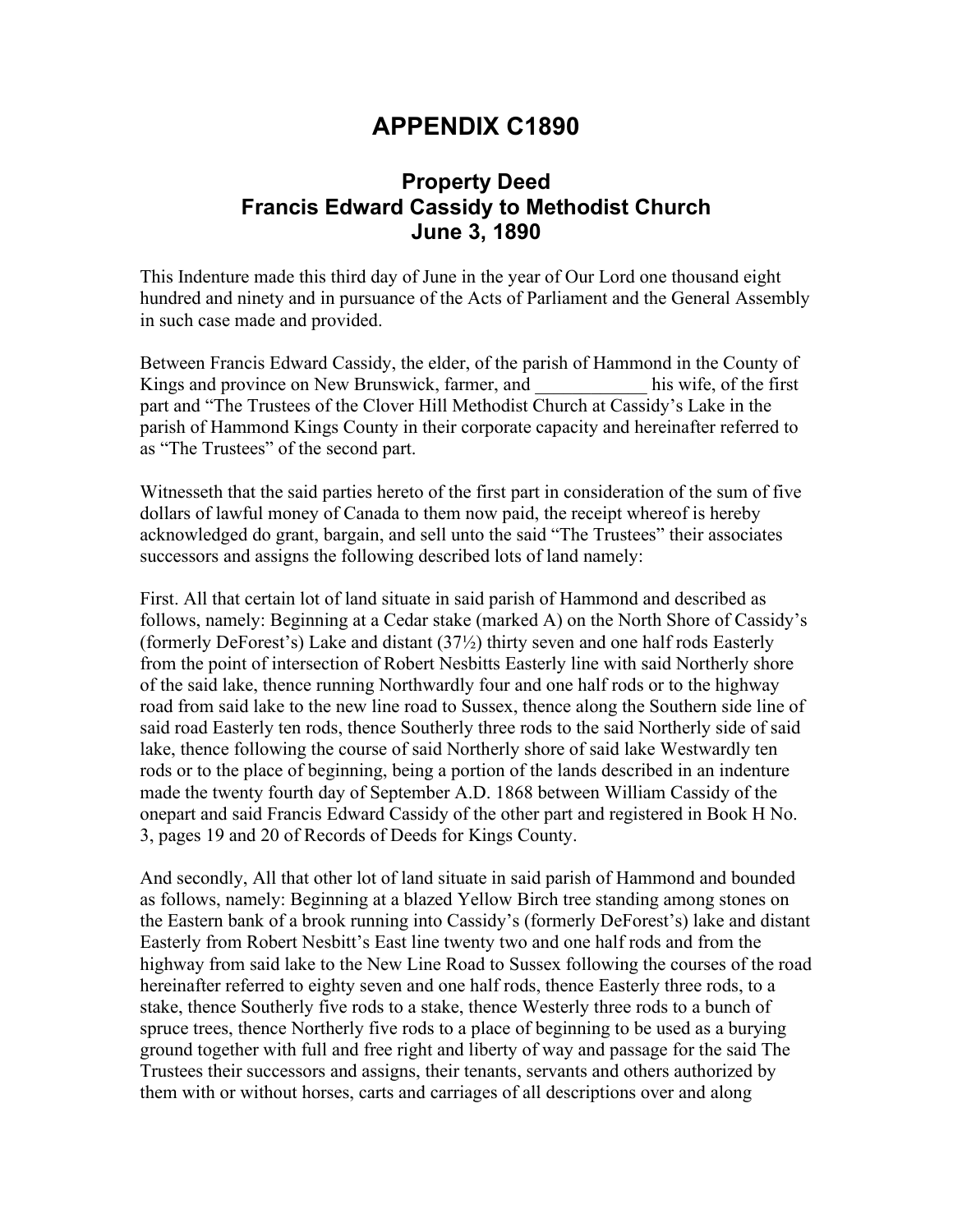a piece of road leading from the said highway past the dwelling house of said Francis Edward Cassidy to said last above described lot and having a width of ten feet throughout.

Together also with all the estate right title interest dower and right of dower reversion and reversions remainder and remainders rents issues and profits property claim and demand whatsoever both at Law in Equity of the said parties hereto of the first part of in and to the same with the appurtenances.

TO HAVE AND TO HOLD the said hereditaments and premises hereby granted or expressed and intended so to be unto the said "The Trustees" in their corporate capacity, their associates and successors forever, upon trust, to hold, use, occupy and enjoy the same for the use and benefit of The Methodist Church at Cassidy's Lake in the parish of Hammond, Kings County aforesaid according to the rules usages doctrines and discipline of "The Methodist Church" and the trusts directions and provisions contained inan Act of Parliament of Canada, Chapter 106 and an Act of the General Assembly of this Province, Chapter 22 severally passed in the forty-seventh year of the reign of Her Majesty Queen Victoria and respectively intitled "An Act respecting the Union of certain Methodist Churches therein named.

In Witness Whereof, the said parties hereto of the first part have hereto set their hands and seals respectively the day and year first above written.

Signed sealed and delivered) in presence of

John Jamieson )

FRANCIS E. CASSIDY (LS)

JANE CASSIDY (LS)